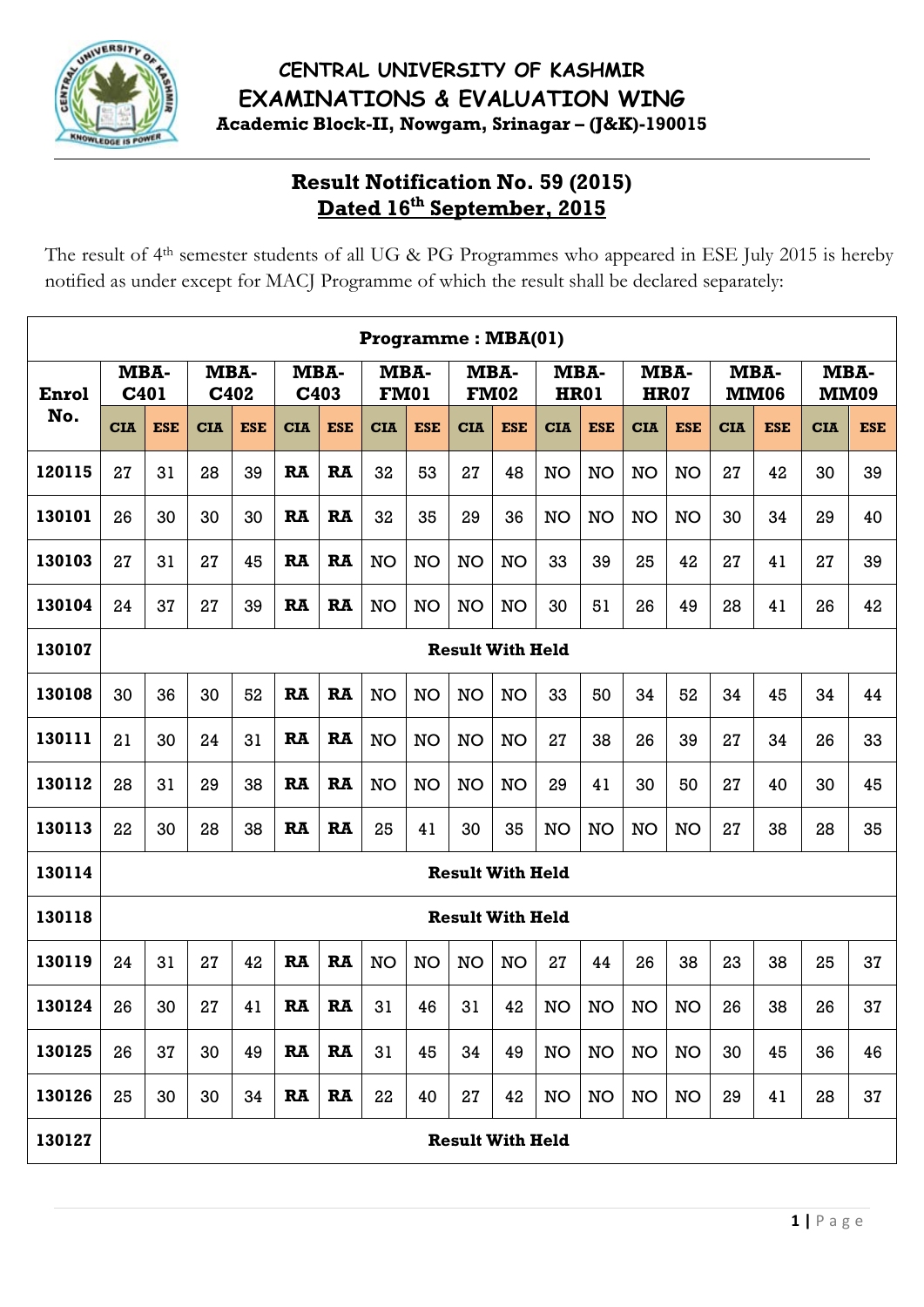| 130129 |    |    |    |    |           |           |           |           | <b>Result With Held</b> |           |           |           |           |           |    |    |    |    |
|--------|----|----|----|----|-----------|-----------|-----------|-----------|-------------------------|-----------|-----------|-----------|-----------|-----------|----|----|----|----|
| 130130 | 25 | 35 | 26 | 35 | <b>RA</b> | RA        | <b>NO</b> | <b>NO</b> | NO                      | <b>NO</b> | 26        | 40        | 29        | 40        | 22 | 36 | 27 | 39 |
| 130131 | 31 | 36 | 31 | 50 | <b>RA</b> | <b>RA</b> | <b>NO</b> | <b>NO</b> | NO                      | <b>NO</b> | 33        | 51        | 36        | 51        | 34 | 43 | 34 | 41 |
| 130133 | 25 | 33 | 26 | 39 | <b>RA</b> | RA        | NO        | <b>NO</b> | NO                      | <b>NO</b> | 23        | 41        | 27        | 42        | 23 | 41 | 24 | 39 |
| 130134 | 24 | 39 | 27 | 45 | <b>RA</b> | <b>RA</b> | <b>NO</b> | <b>NO</b> | NO                      | <b>NO</b> | 29        | 50        | 26        | 49        | 26 | 46 | 25 | 43 |
| 130135 | 26 | 30 | 26 | 35 | <b>RA</b> | <b>RA</b> | 21        | 35        | 26                      | 44        | <b>NO</b> | <b>NO</b> | <b>NO</b> | <b>NO</b> | 21 | 30 | 23 | 40 |
| 130136 | 27 | 36 | 27 | 43 | <b>RA</b> | <b>RA</b> | 34        | 53        | 30                      | 43        | NO        | <b>NO</b> | <b>NO</b> | NO        | 29 | 42 | 32 | 44 |
| 130138 | 28 | 32 | 28 | 35 | <b>RA</b> | <b>RA</b> | 38        | 54        | 33                      | 44        | NO        | <b>NO</b> | <b>NO</b> | <b>NO</b> | 29 | 45 | 29 | 42 |
| 130139 | 29 | 32 | 33 | 39 | RA        | <b>RA</b> | <b>NO</b> | <b>NO</b> | NO                      | <b>NO</b> | 28        | 46        | 32        | 45        | 33 | 43 | 31 | 39 |
| 130140 |    |    |    |    |           |           |           |           | <b>Result With Held</b> |           |           |           |           |           |    |    |    |    |
| 130141 | 28 | 35 | 30 | 46 | RA        | RA        | <b>NO</b> | <b>NO</b> | <b>NO</b>               | <b>NO</b> | 27        | 42        | 32        | 41        | 29 | 45 | 30 | 40 |
| 130142 |    |    |    |    |           |           |           |           | <b>Result With Held</b> |           |           |           |           |           |    |    |    |    |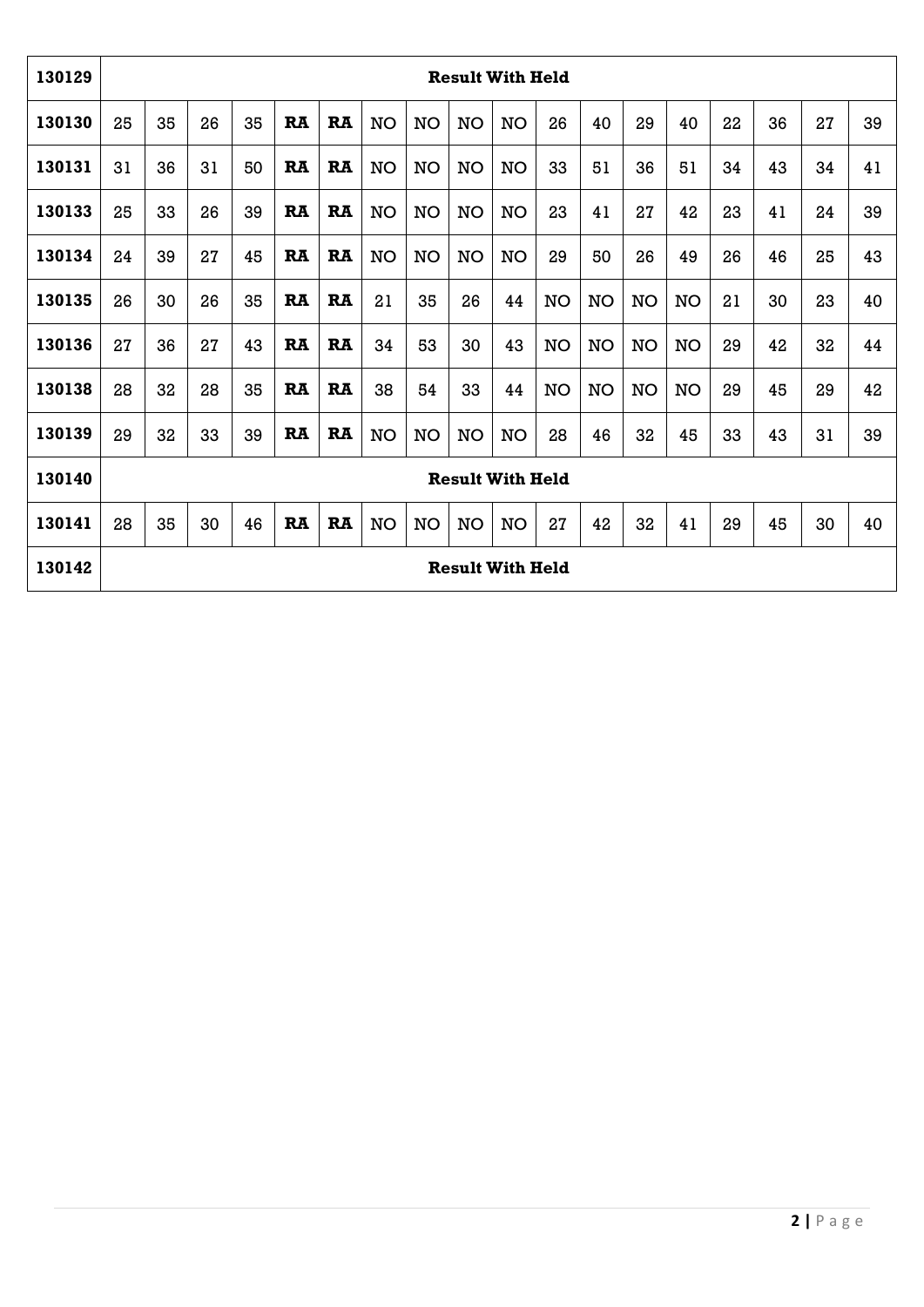|           |                 |            |            |                 | Programme: M.Sc IT (02) |            |            |                 |            |                 |
|-----------|-----------------|------------|------------|-----------------|-------------------------|------------|------------|-----------------|------------|-----------------|
|           | <b>MIT-C401</b> |            |            | <b>MIT-C402</b> | <b>MIT-C403</b>         |            |            | <b>MIT-E407</b> |            | <b>MIT-E408</b> |
| Enrol. No | <b>CIA</b>      | <b>ESE</b> | <b>CIA</b> | <b>ESE</b>      | <b>CIA</b>              | <b>ESE</b> | <b>CIA</b> | <b>ESE</b>      | <b>CIA</b> | <b>ESE</b>      |
| 120209    | 33              | 43         | 17         | 27              | 131                     | 106        | 38         | 57              | <b>NO</b>  | <b>NO</b>       |
| 130201    | 25              | 32         | 18         | 18              | 123                     | 126        | <b>NO</b>  | <b>NO</b>       | 27         | 38              |
| 130202    | 33              | 41         | 16         | 25              | 130                     | 134        | <b>NO</b>  | <b>NO</b>       | 34         | 53              |
| 130203    | 26              | 40         | 20         | 20              | 134                     | 126        | 28         | 55              | <b>NO</b>  | <b>NO</b>       |
| 130204    | 34              | 34         | 19         | 21              | 129                     | 126        | <b>NO</b>  | <b>NO</b>       | 34         | 45              |
| 130205    | 33              | 43         | 18         | 20              | 124                     | 118        | <b>NO</b>  | <b>NO</b>       | 30         | 42              |
| 130207    | 30              | 34         | 17         | 19              | 123                     | 110        | <b>NO</b>  | <b>NO</b>       | 27         | 41              |
| 130208    | 26              | 38         | 19         | 21              | 130                     | 134        | <b>NO</b>  | <b>NO</b>       | 29         | 38              |
| 130209    | 28              | 30         | 19         | 21              | 133                     | 134        | <b>NO</b>  | <b>NO</b>       | 25         | 30              |
| 130210    | 30              | 32         | 19         | 18              | 120                     | 122        | <b>NO</b>  | <b>NO</b>       | 32         | 42              |
| 130211    | 31              | 30         | 19         | 24              | 134                     | 126        | 31         | 38              | NO         | NO              |
| 130212    | 32              | 44         | 17         | 24              | 129                     | 126        | 35         | 46              | NO         | NO              |
| 130213    | 32              | 34         | 18         | 17              | 125                     | 126        | NO         | NO              | 32         | 38              |
| 130214    | 30              | 30         | 17         | 17              | 126                     | 110        | NO         | NO              | 31         | 39              |
| 130216    |                 |            |            |                 | <b>Result With Held</b> |            |            |                 |            |                 |
| 130217    |                 |            |            |                 | <b>Result With Held</b> |            |            |                 |            |                 |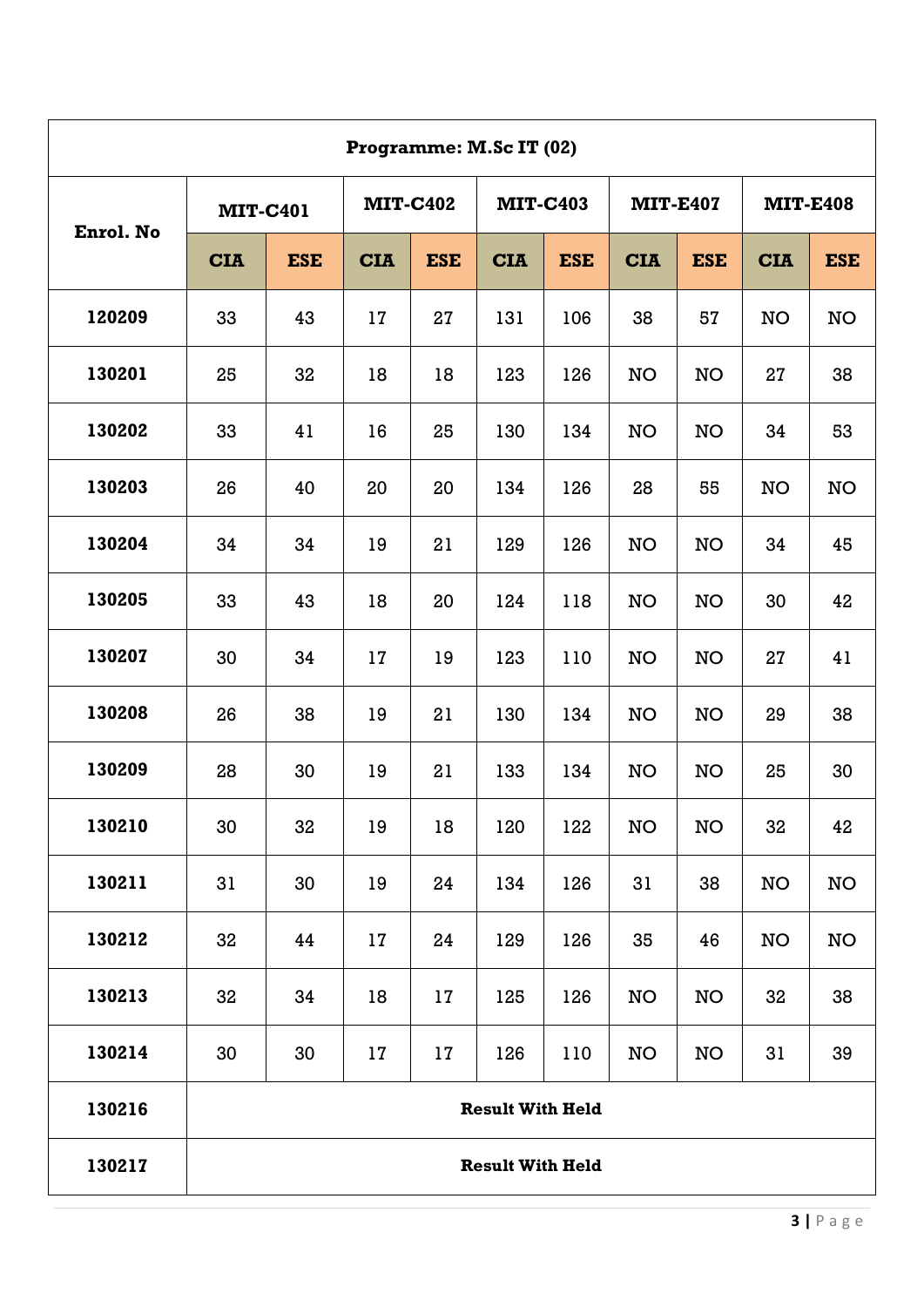| 130218 | 35 | 46 | 17      | 26             | 130                     | 126     | 39        | 57        | <b>NO</b> | <b>NO</b> |
|--------|----|----|---------|----------------|-------------------------|---------|-----------|-----------|-----------|-----------|
| 130219 | 35 | 38 | 17      | 25             | 133                     | 137     | 36        | 58        | <b>NO</b> | <b>NO</b> |
| 130220 |    |    |         |                | <b>Result With Held</b> |         |           |           |           |           |
| 130221 | 29 | 32 | 20      | 25             | 125                     | 138     | NO        | <b>NO</b> | 28        | 36        |
| 130222 | 34 | 38 | 20      | 18             | 130                     | 134     | <b>NO</b> | <b>NO</b> | 35        | 56        |
| 130223 | 26 | 31 | 18      | 18             | 120                     | 138     | NO        | <b>NO</b> | 26        | 34        |
| 130224 | 31 | 41 | 17      | 22             | 123                     | 110     | NO        | <b>NO</b> | 31        | 52        |
| 130226 | 28 | 31 | 19      | 23             | 124                     | 126     | 33        | 41        | <b>NO</b> | <b>NO</b> |
| 130227 | 33 | 33 | 20      | 27             | 134                     | 126     | 35        | 57        | <b>NO</b> | <b>NO</b> |
| 130228 | 31 | 34 | 19      | 23             | 121                     | 122     | 27        | 56        | <b>NO</b> | <b>NO</b> |
| 130229 | 29 | 34 | 18      | 24             | 124                     | 126     | 38        | 53        | <b>NO</b> | <b>NO</b> |
| 130230 | 28 | 32 | 19      | 26             | 136                     | 134     | NO        | <b>NO</b> | 28        | 42        |
|        |    |    |         | <b>BACKLOG</b> |                         |         |           |           |           |           |
| 110207 | 20 | 31 | $\star$ | $\star$        | $\star$                 | $\star$ | $\star$   | $\star$   | 20        | 30        |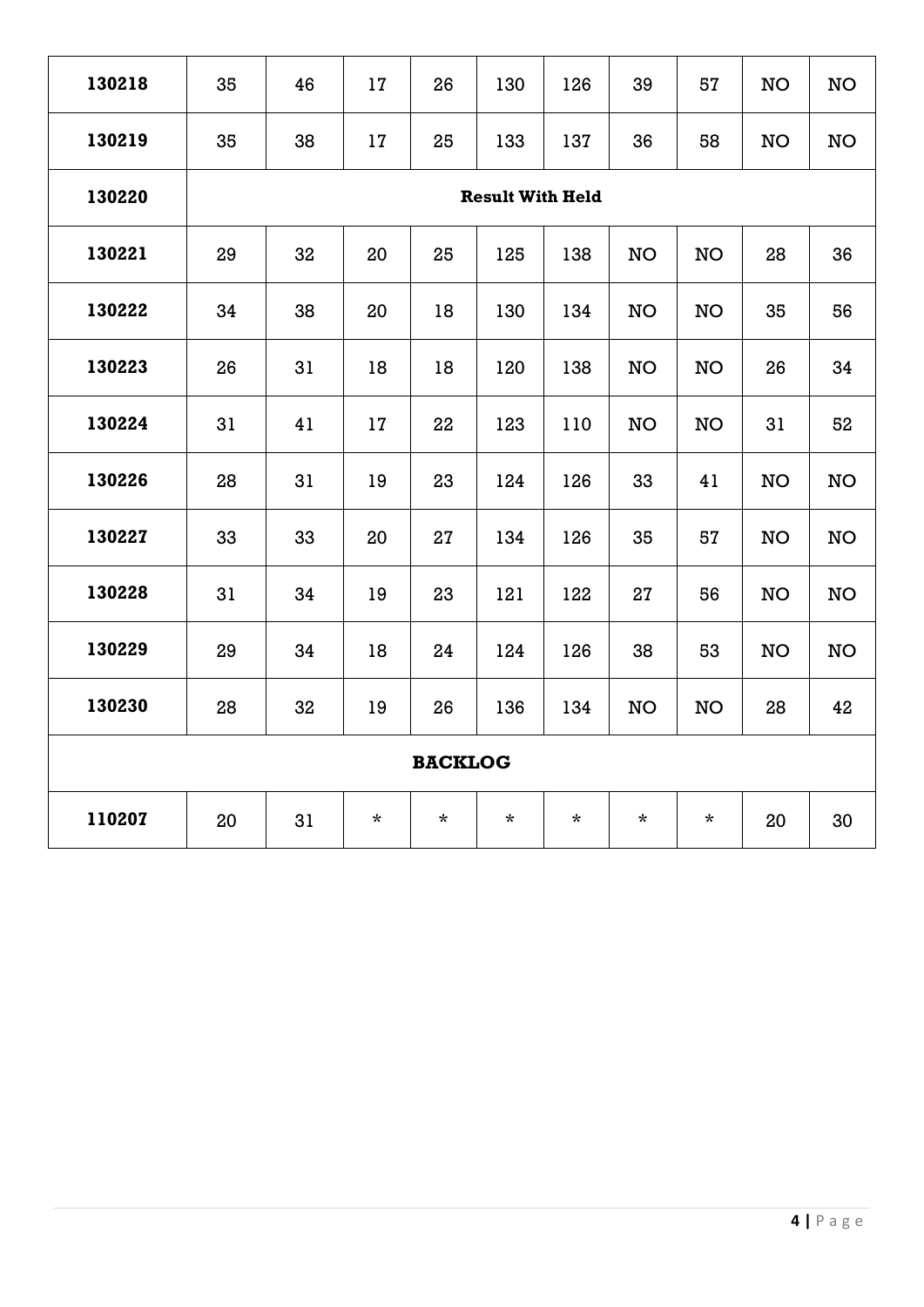|           |                 |            |                 |            | Programme: M.A. English (03) |            |                 |            |                 |            |
|-----------|-----------------|------------|-----------------|------------|------------------------------|------------|-----------------|------------|-----------------|------------|
| Enrol. No | <b>MEG-C401</b> |            | <b>MEG-C402</b> |            | <b>MEG-C403</b>              |            | <b>MEG-C404</b> |            | <b>MEG-E402</b> |            |
|           | <b>CIA</b>      | <b>ESE</b> | <b>CIA</b>      | <b>ESE</b> | <b>CIA</b>                   | <b>ESE</b> | <b>CIA</b>      | <b>ESE</b> | <b>CIA</b>      | <b>ESE</b> |
| 120320    | 25              | 31         | 26              | 30         | 26                           | 31         | 25              | 30         | 26              | 30         |
| 120331    | 27              | 33         | 23              | 32         | 22                           | 32         | 24              | 30         | 24              | 33         |
| 120332    | 27              | 30         | 24              | 33         | 22                           | 30         | 22              | 32         | 24              | 31         |
| 130301    | 26              | 33         | 22              | 30         | 20                           | 30         | 21              | 30         | 20              | 31         |
| 130302    | 28              | 33         | 25              | 30         | 21                           | 32         | 20              | 32         | 23              | 33         |
| 130304    | 26              | 40         | 27              | 37         | 25                           | 37         | 22              | 34         | 24              | 33         |
| 130305    | 28              | 34         | 26              | 38         | 26                           | 41         | 28              | 36         | 26              | 34         |
| 130307    | 28              | 36         | 27              | 34         | 28                           | 38         | 24              | 33         | 28              | 30         |
| 130313    | 30              | 30         | 28              | 32         | 31                           | 30         | 23              | 36         | 26              | 30         |
| 130318    | 29              | 35         | 27              | 36         | 22                           | 39         | 21              | 35         | 27              | 35         |
| 130321    | 28              | 33         | 28              | 34         | 24                           | 33         | 25              | 34         | 27              | 34         |
| 130322    | 29              | 31         | 23              | 31         | 21                           | 34         | 21              | 32         | 23              | 30         |
| 130324    | 24              | 34         | 20              | 41         | 20                           | 30         | 23              | 30         | 24              | 36         |
| 130325    | 28              | 39         | 29              | 33         | 27                           | 40         | 28              | 33         | 28              | 34         |
| 130326    | 28              | 34         | 28              | 39         | 25                           | 34         | 25              | 34         | 27              | 34         |
| 130328    | 34              | 33         | 25              | 42         | 26                           | 38         | 27              | 47         | 28              | 39         |
| 130329    | 29              | 32         | 30              | 35         | 25                           | 39         | 25              | 33         | 30              | 35         |
|           |                 |            |                 |            | <b>BACKLOG</b>               |            |                 |            |                 |            |
| 110309    | $\star$         | $^\star$   | $\star$         | $\star$    | $^\star$                     | $\star$    | $^\star$        | $^\star$   | 20              | 33         |
| 110310    | $^\star$        | $^\star$   | $\star$         | $^\star$   | 22                           | 30         | $^\star$        | $^\star$   | $\star$         | $\star$    |
| 120303    | $^\star$        | $^\star$   | $\star$         | $\star$    | $^\star$                     | $^\star$   | $^\star$        | $^\star$   | 20              | 26         |
| 120317    | $\star$         | $^\star$   | $^\star$        | $^\star$   | $\ast$                       | $\star$    | $^\star$        | $^\star$   | 23              | 30         |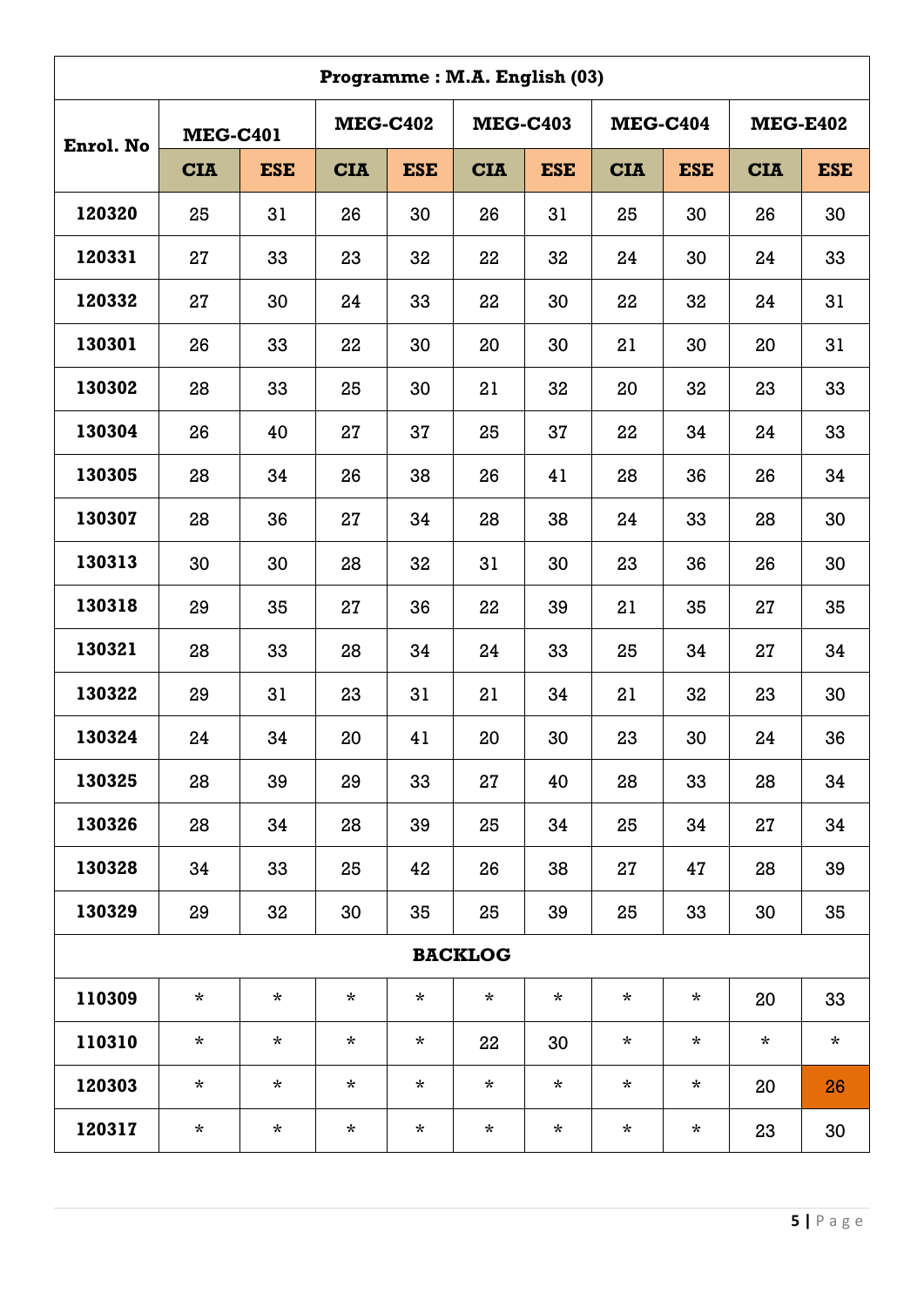|        | Programme: M.A. Economics (05)<br>MEC-<br>MEC-<br>MEC-<br>MEC-<br>MEC-<br>MEC-<br>MEC-<br>MEC-<br>C401<br>C402<br>C403<br>E401<br>E402<br>E403<br>E404<br>E405<br><b>No</b><br><b>CIA</b><br><b>ESE</b><br><b>ESE</b><br><b>CIA</b><br><b>ESE</b><br><b>ESE</b><br><b>CIA</b><br><b>CIA</b><br><b>ESE</b><br><b>CIA</b><br><b>ESE</b><br><b>CIA</b><br><b>CIA</b><br><b>ESE</b><br><b>CIA</b><br><b>ESE</b><br>30<br>30<br>27<br>30<br>26<br>39<br><b>NO</b><br><b>NO</b><br>NO<br>29<br>34<br>38<br>34<br><b>NO</b><br><b>NO</b><br><b>NO</b><br>34<br>27<br>40<br>30<br>30<br>25<br>41<br><b>NO</b><br>NO<br><b>NO</b><br>NO<br>34<br>39<br>34<br>NO<br><b>NO</b><br>43<br>33<br>30<br>27<br>27<br>32<br>20<br>26<br>30<br><b>NO</b><br><b>NO</b><br><b>NO</b><br><b>NO</b><br>30<br><b>NO</b><br><b>NO</b><br>31<br>30<br>26<br>16<br>26<br>34<br><b>NO</b><br><b>NO</b><br><b>NO</b><br>31<br>33<br>31<br>20<br><b>NO</b><br><b>NO</b><br><b>NO</b><br>27<br>32<br>27<br>22<br>31<br>26<br>42<br><b>NO</b><br><b>NO</b><br><b>NO</b><br>34<br>35<br><b>NO</b><br><b>NO</b><br><b>NO</b><br>44<br><b>Result With Held</b> |    |    |    |    |    |           |           |                         |           |           |           |           |           |           |           |
|--------|------------------------------------------------------------------------------------------------------------------------------------------------------------------------------------------------------------------------------------------------------------------------------------------------------------------------------------------------------------------------------------------------------------------------------------------------------------------------------------------------------------------------------------------------------------------------------------------------------------------------------------------------------------------------------------------------------------------------------------------------------------------------------------------------------------------------------------------------------------------------------------------------------------------------------------------------------------------------------------------------------------------------------------------------------------------------------------------------------------------------------|----|----|----|----|----|-----------|-----------|-------------------------|-----------|-----------|-----------|-----------|-----------|-----------|-----------|
| Enrol. |                                                                                                                                                                                                                                                                                                                                                                                                                                                                                                                                                                                                                                                                                                                                                                                                                                                                                                                                                                                                                                                                                                                              |    |    |    |    |    |           |           |                         |           |           |           |           |           |           |           |
|        |                                                                                                                                                                                                                                                                                                                                                                                                                                                                                                                                                                                                                                                                                                                                                                                                                                                                                                                                                                                                                                                                                                                              |    |    |    |    |    |           |           |                         |           |           |           |           |           |           |           |
| 120501 |                                                                                                                                                                                                                                                                                                                                                                                                                                                                                                                                                                                                                                                                                                                                                                                                                                                                                                                                                                                                                                                                                                                              |    |    |    |    |    |           |           |                         |           |           |           |           |           |           |           |
| 120509 |                                                                                                                                                                                                                                                                                                                                                                                                                                                                                                                                                                                                                                                                                                                                                                                                                                                                                                                                                                                                                                                                                                                              |    |    |    |    |    |           |           |                         |           |           |           |           |           |           |           |
| 120511 |                                                                                                                                                                                                                                                                                                                                                                                                                                                                                                                                                                                                                                                                                                                                                                                                                                                                                                                                                                                                                                                                                                                              |    |    |    |    |    |           |           |                         |           |           |           |           |           |           |           |
| 120516 |                                                                                                                                                                                                                                                                                                                                                                                                                                                                                                                                                                                                                                                                                                                                                                                                                                                                                                                                                                                                                                                                                                                              |    |    |    |    |    |           |           |                         |           |           |           |           |           |           |           |
| 130501 |                                                                                                                                                                                                                                                                                                                                                                                                                                                                                                                                                                                                                                                                                                                                                                                                                                                                                                                                                                                                                                                                                                                              |    |    |    |    |    |           |           |                         |           |           |           |           |           |           |           |
| 130502 |                                                                                                                                                                                                                                                                                                                                                                                                                                                                                                                                                                                                                                                                                                                                                                                                                                                                                                                                                                                                                                                                                                                              |    |    |    |    |    |           |           |                         |           |           |           |           |           |           |           |
| 130503 | 28                                                                                                                                                                                                                                                                                                                                                                                                                                                                                                                                                                                                                                                                                                                                                                                                                                                                                                                                                                                                                                                                                                                           | 32 | 28 | 30 | 28 | 44 | 36        | 46        | <b>NO</b>               | <b>NO</b> | <b>NO</b> | <b>NO</b> | 37        | 34        | <b>NO</b> | NO        |
| 130504 |                                                                                                                                                                                                                                                                                                                                                                                                                                                                                                                                                                                                                                                                                                                                                                                                                                                                                                                                                                                                                                                                                                                              |    |    |    |    |    |           |           | <b>Result With Held</b> |           |           |           |           |           |           |           |
| 130505 |                                                                                                                                                                                                                                                                                                                                                                                                                                                                                                                                                                                                                                                                                                                                                                                                                                                                                                                                                                                                                                                                                                                              |    |    |    |    |    |           |           | <b>Result With Held</b> |           |           |           |           |           |           |           |
| 130506 | 26                                                                                                                                                                                                                                                                                                                                                                                                                                                                                                                                                                                                                                                                                                                                                                                                                                                                                                                                                                                                                                                                                                                           | 30 | 25 | 34 | 23 | 35 | <b>NO</b> | <b>NO</b> | <b>NO</b>               | <b>NO</b> | 27        | 39        | 30        | 34        | <b>NO</b> | NO        |
| 130507 | 34                                                                                                                                                                                                                                                                                                                                                                                                                                                                                                                                                                                                                                                                                                                                                                                                                                                                                                                                                                                                                                                                                                                           | 37 | 32 | 33 | 27 | 38 | 35        | 43        | <b>NO</b>               | <b>NO</b> | <b>NO</b> | <b>NO</b> | <b>NO</b> | <b>NO</b> | 33        | 51        |
| 130508 |                                                                                                                                                                                                                                                                                                                                                                                                                                                                                                                                                                                                                                                                                                                                                                                                                                                                                                                                                                                                                                                                                                                              |    |    |    |    |    |           |           | <b>Result With Held</b> |           |           |           |           |           |           |           |
| 130510 | 30                                                                                                                                                                                                                                                                                                                                                                                                                                                                                                                                                                                                                                                                                                                                                                                                                                                                                                                                                                                                                                                                                                                           | 42 | 30 | 35 | 29 | 47 | <b>NO</b> | <b>NO</b> | <b>NO</b>               | <b>NO</b> | 35        | 45        | 36        | 41        | <b>NO</b> | <b>NO</b> |
| 130511 | 34                                                                                                                                                                                                                                                                                                                                                                                                                                                                                                                                                                                                                                                                                                                                                                                                                                                                                                                                                                                                                                                                                                                           | 47 | 34 | 38 | 34 | 53 | 35        | 53        | <b>NO</b>               | <b>NO</b> | <b>NO</b> | <b>NO</b> | 37        | 44        | <b>NO</b> | <b>NO</b> |
| 130512 | 30                                                                                                                                                                                                                                                                                                                                                                                                                                                                                                                                                                                                                                                                                                                                                                                                                                                                                                                                                                                                                                                                                                                           | 43 | 32 | 36 | 33 | 42 | <b>NO</b> | <b>NO</b> | 36                      | 40        | <b>NO</b> | <b>NO</b> | 36        | 42        | <b>NO</b> | <b>NO</b> |
| 130513 |                                                                                                                                                                                                                                                                                                                                                                                                                                                                                                                                                                                                                                                                                                                                                                                                                                                                                                                                                                                                                                                                                                                              |    |    |    |    |    |           |           | <b>Result With Held</b> |           |           |           |           |           |           |           |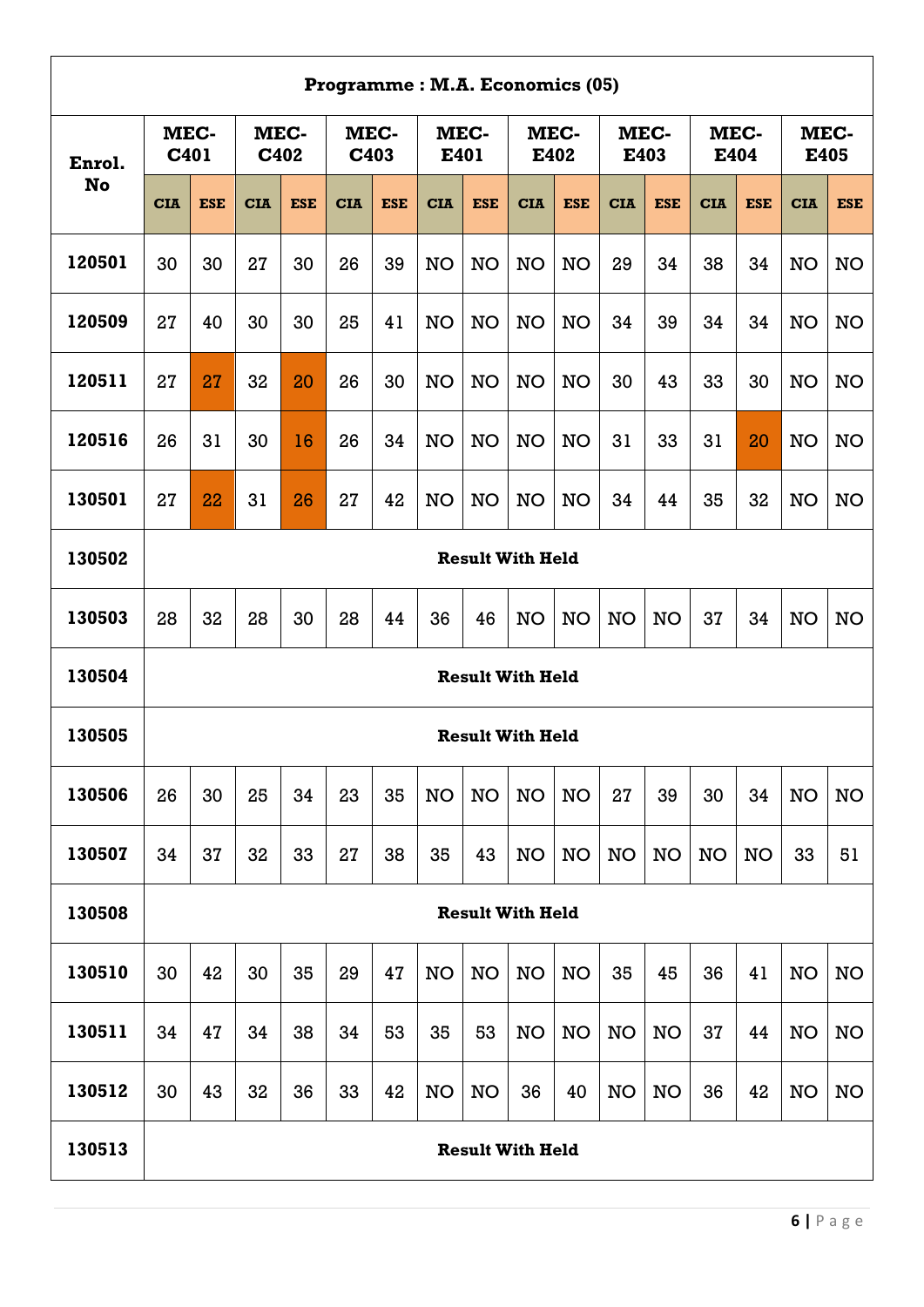| 130514 | 29 | 36                      | 26 | 37 | 24 | 41 | 29        | 47        | <b>NO</b>               | <b>NO</b> | <b>NO</b> | <b>NO</b> | <b>NO</b> | <b>NO</b> | 24        | 39        |
|--------|----|-------------------------|----|----|----|----|-----------|-----------|-------------------------|-----------|-----------|-----------|-----------|-----------|-----------|-----------|
| 130515 | 21 | 20                      | 23 | 15 | 23 | 33 | <b>NO</b> | <b>NO</b> | 33                      | 43        | NO        | <b>NO</b> | 33        | 26        | <b>NO</b> | <b>NO</b> |
| 130518 | 21 | 39                      | 25 | 40 | 23 | 34 | NO        | <b>NO</b> | NO                      | <b>NO</b> | 29        | 39        | 32        | 42        | <b>NO</b> | <b>NO</b> |
| 130522 | 33 | 47                      | 35 | 42 | 33 | 55 | 37        | 46        | <b>NO</b>               | <b>NO</b> | <b>NO</b> | <b>NO</b> | NO        | <b>NO</b> | 36        | 49        |
| 130523 |    | <b>Result With Held</b> |    |    |    |    |           |           |                         |           |           |           |           |           |           |           |
| 130525 | 25 | 24                      | 31 | 40 | 27 | 35 | <b>NO</b> | <b>NO</b> | <b>NO</b>               | <b>NO</b> | 30        | 38        | NO        | <b>NO</b> | 22        | 39        |
| 130527 |    |                         |    |    |    |    |           |           | <b>Result With Held</b> |           |           |           |           |           |           |           |
| 130528 | 29 | 43                      | 28 | 30 | 26 | 41 | <b>NO</b> | <b>NO</b> | 36                      | 45        | <b>NO</b> | NO        | 37        | 30        | <b>NO</b> | <b>NO</b> |
| 130529 | 27 | 34                      | 30 | 42 | 27 | 38 | <b>NO</b> | <b>NO</b> | <b>NO</b>               | <b>NO</b> | 31        | 48        | 35        | 46        | <b>NO</b> | <b>NO</b> |
| 130530 | 31 | 47                      | 31 | 42 | 30 | 50 | 36        | 52        | NO                      | <b>NO</b> | <b>NO</b> | <b>NO</b> | <b>NO</b> | <b>NO</b> | 30        | 42        |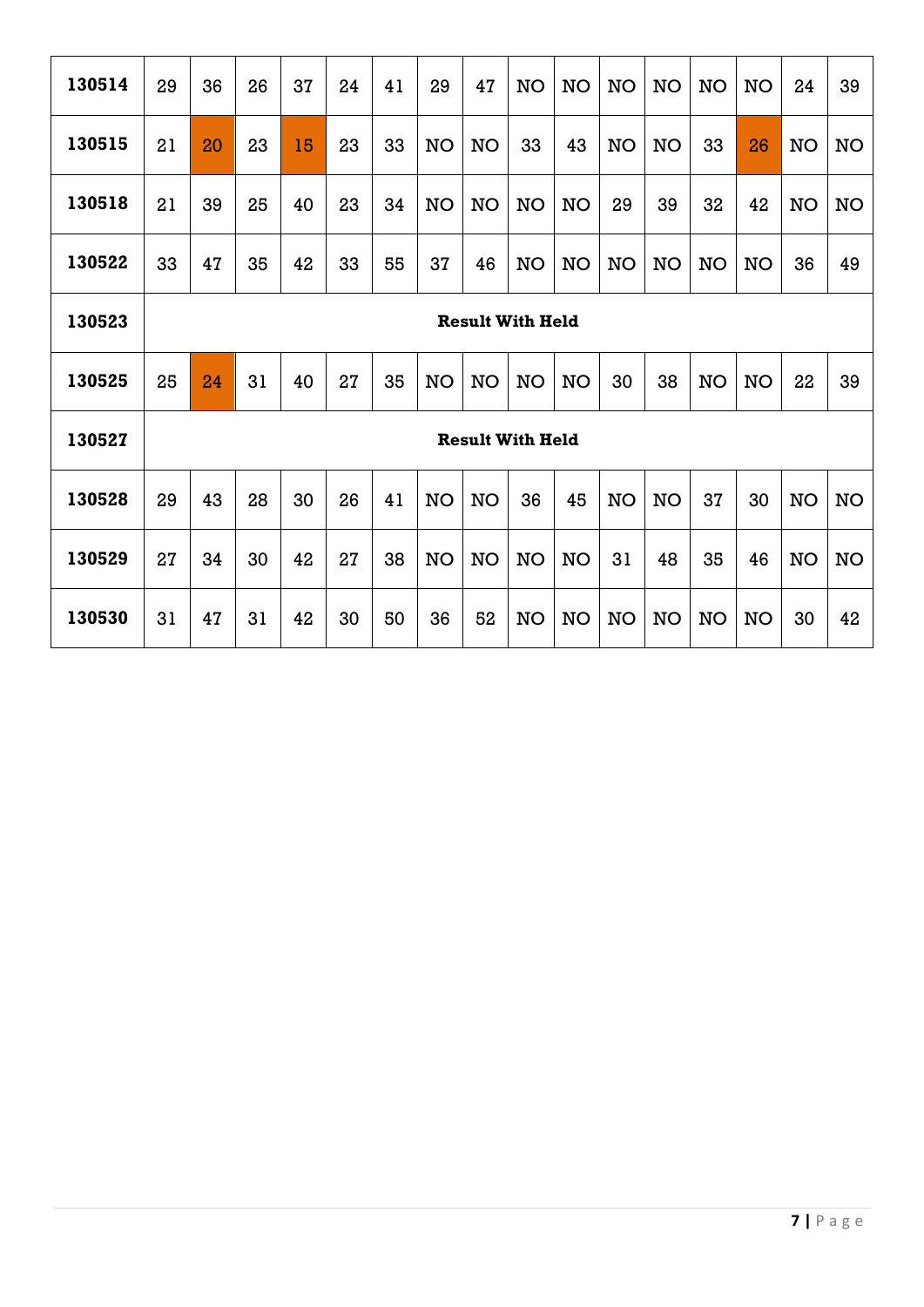|        | Programme: M.A/M.Sc Mathematics (06)<br>MMT-<br>MMT-<br>MMT-<br>MMT-<br>MMT-<br><b>MMT-</b><br>C402<br>C403<br>E401<br>E402<br>E403<br>C401<br>Enrol. No<br><b>ESE</b><br><b>ESE</b><br><b>ESE</b><br><b>CIA</b><br><b>ESE</b><br><b>CIA</b><br><b>CIA</b><br><b>ESE</b><br><b>CIA</b><br><b>ESE</b><br><b>CIA</b><br><b>CIA</b><br>120606<br>26<br>22<br>26<br>30<br>27<br><b>NO</b><br><b>NO</b><br>25<br>47<br>32<br>46<br>49<br>120613<br><b>NO</b><br>43<br>24<br>27<br>31<br><b>NO</b><br>27<br>33<br>25<br>24<br>22<br>45<br>120618<br><b>NO</b><br>26<br>30<br>21<br>21<br>24<br>17<br>21<br>11<br>29<br>42<br><b>NO</b><br>120623<br>37<br>23<br>31<br>37<br>31<br>31<br>33<br>43<br>28<br>45<br><b>NO</b><br><b>NO</b><br>130606<br>29<br><b>NO</b><br>51<br>27<br>50<br>29<br>38<br>41<br><b>NO</b><br>31<br>50<br>31<br>130607<br><b>Result With Held</b><br>130608<br>30<br>25<br>34<br>51<br><b>NO</b><br><b>NO</b><br>32<br>52<br>33<br>37<br>49<br>45<br>130609<br>27<br>31<br>29<br>36<br>36<br>41<br><b>NO</b><br><b>NO</b><br>37<br>60<br>29<br>56 |    |    |    |    |    |                         |           |    |    |    |    |  |  |  |
|--------|-----------------------------------------------------------------------------------------------------------------------------------------------------------------------------------------------------------------------------------------------------------------------------------------------------------------------------------------------------------------------------------------------------------------------------------------------------------------------------------------------------------------------------------------------------------------------------------------------------------------------------------------------------------------------------------------------------------------------------------------------------------------------------------------------------------------------------------------------------------------------------------------------------------------------------------------------------------------------------------------------------------------------------------------------------------------------|----|----|----|----|----|-------------------------|-----------|----|----|----|----|--|--|--|
|        |                                                                                                                                                                                                                                                                                                                                                                                                                                                                                                                                                                                                                                                                                                                                                                                                                                                                                                                                                                                                                                                                       |    |    |    |    |    |                         |           |    |    |    |    |  |  |  |
|        |                                                                                                                                                                                                                                                                                                                                                                                                                                                                                                                                                                                                                                                                                                                                                                                                                                                                                                                                                                                                                                                                       |    |    |    |    |    |                         |           |    |    |    |    |  |  |  |
|        |                                                                                                                                                                                                                                                                                                                                                                                                                                                                                                                                                                                                                                                                                                                                                                                                                                                                                                                                                                                                                                                                       |    |    |    |    |    |                         |           |    |    |    |    |  |  |  |
|        |                                                                                                                                                                                                                                                                                                                                                                                                                                                                                                                                                                                                                                                                                                                                                                                                                                                                                                                                                                                                                                                                       |    |    |    |    |    |                         |           |    |    |    |    |  |  |  |
|        |                                                                                                                                                                                                                                                                                                                                                                                                                                                                                                                                                                                                                                                                                                                                                                                                                                                                                                                                                                                                                                                                       |    |    |    |    |    |                         |           |    |    |    |    |  |  |  |
|        |                                                                                                                                                                                                                                                                                                                                                                                                                                                                                                                                                                                                                                                                                                                                                                                                                                                                                                                                                                                                                                                                       |    |    |    |    |    |                         |           |    |    |    |    |  |  |  |
|        |                                                                                                                                                                                                                                                                                                                                                                                                                                                                                                                                                                                                                                                                                                                                                                                                                                                                                                                                                                                                                                                                       |    |    |    |    |    |                         |           |    |    |    |    |  |  |  |
|        |                                                                                                                                                                                                                                                                                                                                                                                                                                                                                                                                                                                                                                                                                                                                                                                                                                                                                                                                                                                                                                                                       |    |    |    |    |    |                         |           |    |    |    |    |  |  |  |
|        |                                                                                                                                                                                                                                                                                                                                                                                                                                                                                                                                                                                                                                                                                                                                                                                                                                                                                                                                                                                                                                                                       |    |    |    |    |    |                         |           |    |    |    |    |  |  |  |
|        |                                                                                                                                                                                                                                                                                                                                                                                                                                                                                                                                                                                                                                                                                                                                                                                                                                                                                                                                                                                                                                                                       |    |    |    |    |    |                         |           |    |    |    |    |  |  |  |
| 130611 |                                                                                                                                                                                                                                                                                                                                                                                                                                                                                                                                                                                                                                                                                                                                                                                                                                                                                                                                                                                                                                                                       |    |    |    |    |    | <b>Result With Held</b> |           |    |    |    |    |  |  |  |
| 130612 |                                                                                                                                                                                                                                                                                                                                                                                                                                                                                                                                                                                                                                                                                                                                                                                                                                                                                                                                                                                                                                                                       |    |    |    |    |    | <b>Result With Held</b> |           |    |    |    |    |  |  |  |
| 130613 | 32                                                                                                                                                                                                                                                                                                                                                                                                                                                                                                                                                                                                                                                                                                                                                                                                                                                                                                                                                                                                                                                                    | 60 | 33 | 50 | 32 | 53 | <b>NO</b>               | <b>NO</b> | 39 | 60 | 40 | 56 |  |  |  |
| 130618 | 30                                                                                                                                                                                                                                                                                                                                                                                                                                                                                                                                                                                                                                                                                                                                                                                                                                                                                                                                                                                                                                                                    | 41 | 31 | 31 | 30 | 35 | <b>NO</b>               | <b>NO</b> | 32 | 52 | 38 | 53 |  |  |  |
| 130619 | 22                                                                                                                                                                                                                                                                                                                                                                                                                                                                                                                                                                                                                                                                                                                                                                                                                                                                                                                                                                                                                                                                    | 41 | 28 | 39 | 31 | 47 | <b>NO</b>               | <b>NO</b> | 35 | 53 | 31 | 52 |  |  |  |
| 130621 | 27                                                                                                                                                                                                                                                                                                                                                                                                                                                                                                                                                                                                                                                                                                                                                                                                                                                                                                                                                                                                                                                                    | 37 | 32 | 34 | 30 | 46 | <b>NO</b>               | <b>NO</b> | 31 | 58 | 31 | 49 |  |  |  |
| 130623 | 28                                                                                                                                                                                                                                                                                                                                                                                                                                                                                                                                                                                                                                                                                                                                                                                                                                                                                                                                                                                                                                                                    | 44 | 25 | 38 | 34 | 59 | <b>NO</b>               | NO        | 33 | 60 | 39 | 55 |  |  |  |
| 130625 | 22                                                                                                                                                                                                                                                                                                                                                                                                                                                                                                                                                                                                                                                                                                                                                                                                                                                                                                                                                                                                                                                                    | 23 | 32 | 35 | 29 | 38 | NO                      | <b>NO</b> | 26 | 45 | 33 | 37 |  |  |  |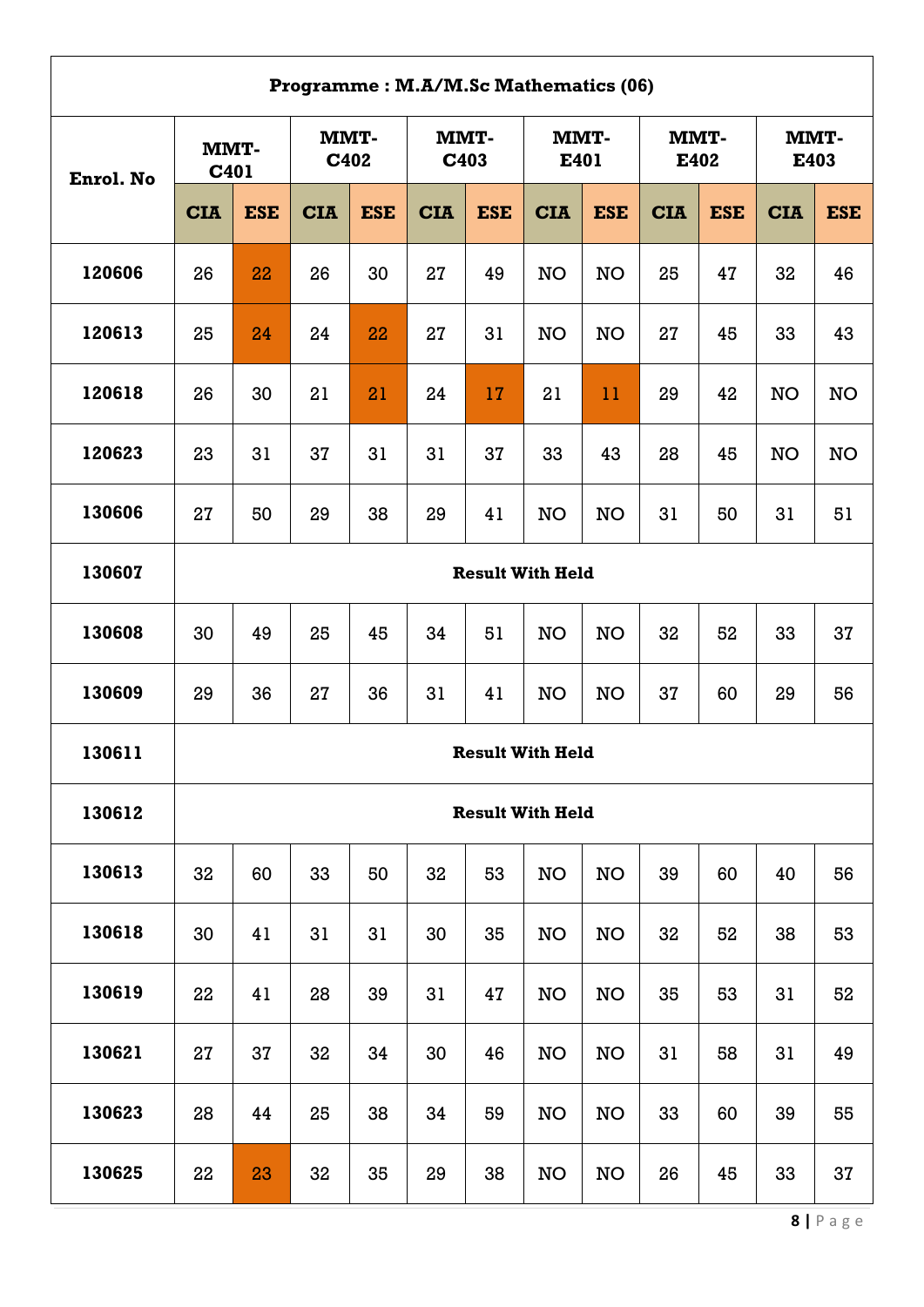| 130626 |         |         |         |         |         |                | <b>Result With Held</b> |              |           |           |           |           |
|--------|---------|---------|---------|---------|---------|----------------|-------------------------|--------------|-----------|-----------|-----------|-----------|
| 130627 |         |         |         |         |         |                | <b>Result With Held</b> |              |           |           |           |           |
| 130629 | 30      | 16      | 36      | 43      | 32      | 27             | 24                      | 14           | 38        | 60        | <b>NO</b> | <b>NO</b> |
|        |         |         |         |         |         | <b>BACKLOG</b> |                         |              |           |           |           |           |
| 120621 | $\star$ | $\star$ | $\star$ | $\star$ | $\star$ | $\star$        | <b>NO</b>               | <b>NO</b>    | 24        | 31        | $\star$   | $\star$   |
| 120624 | 26      | 16      | $\star$ | $\star$ | $\star$ | $\star$        | $\star$                 | $\star$      | <b>NO</b> | <b>NO</b> | 22        | 30        |
| 120631 | $\star$ | $\star$ | $\star$ | $\star$ | $\star$ | $\star$        | <b>NO</b>               | <b>NO</b>    | $\star$   | $\star$   | 20        | 40        |
| 120632 | $\star$ | $\star$ | $\star$ | $\star$ | $\star$ | $\star$        | 20                      | $\mathbf{0}$ | <b>NO</b> | <b>NO</b> | 20        | 21        |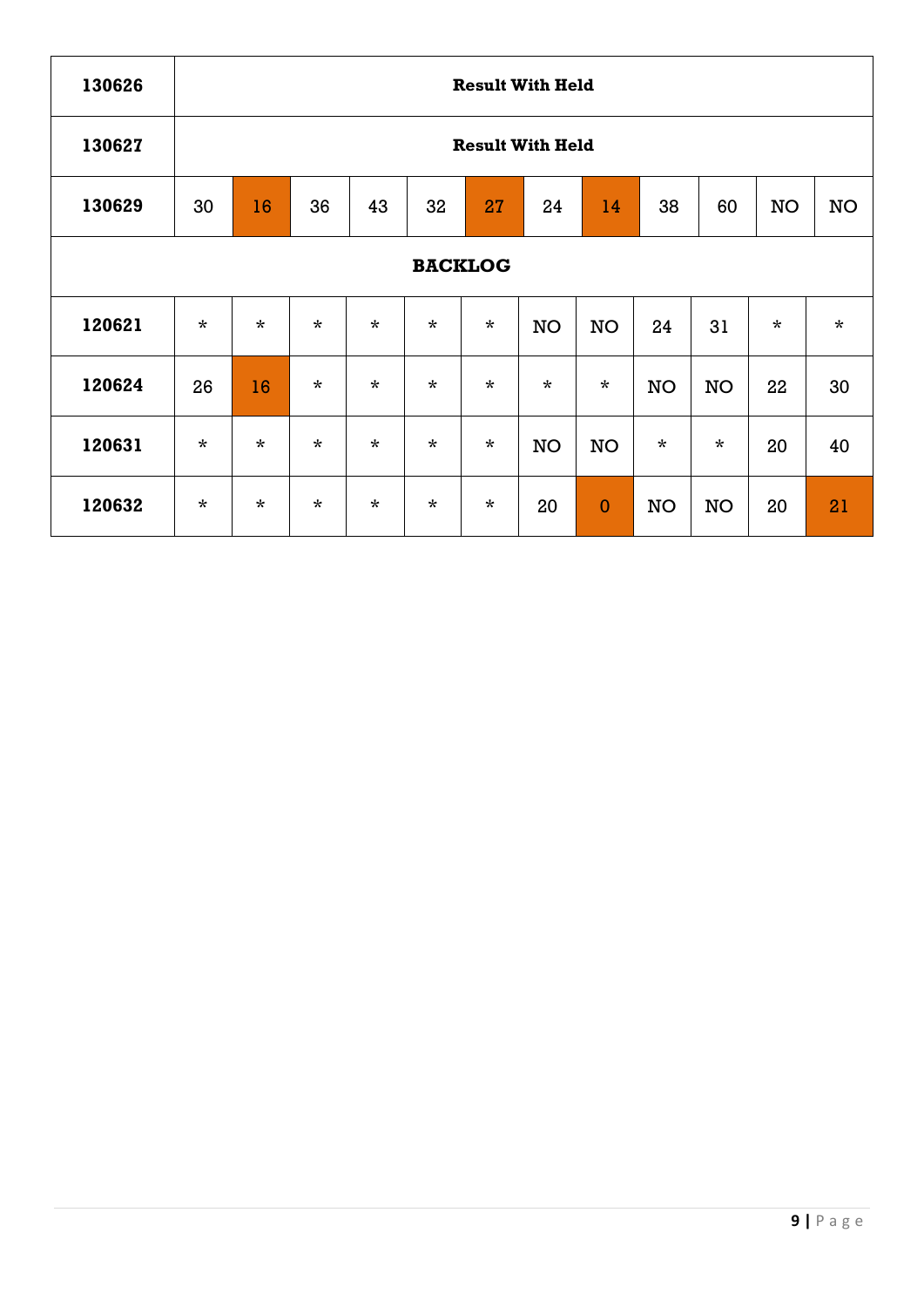|           |            |            |            |              | Programme: BA LLB (07) |            |                         |            |                |            |            |            |
|-----------|------------|------------|------------|--------------|------------------------|------------|-------------------------|------------|----------------|------------|------------|------------|
| Enrol. No | IL-401     |            |            | IL-402       | IL-403                 |            | IL-404                  |            | IL-405         |            |            | IL-406     |
|           | <b>CIA</b> | <b>ESE</b> | <b>CIA</b> | <b>ESE</b>   | <b>CIA</b>             | <b>ESE</b> | <b>CIA</b>              | <b>ESE</b> | <b>CIA</b>     | <b>ESE</b> | <b>CIA</b> | <b>ESE</b> |
| 120726    | 20         | 22         | 22         | <b>AB</b>    | 13                     | <b>NE</b>  | 24                      | 14         | $\overline{7}$ | <b>NE</b>  | 9          | <b>NE</b>  |
| 130701    | 23         | 30         | 28         | 41           | 29                     | 31         | 27                      | 24         | 21             | 12         | 17         | <b>NE</b>  |
| 130702    | 29         | 47         | 28         | 30           | 30                     | 38         | 29                      | 35         | 26             | 37         | 32         | 26         |
| 130705    | 32         | 44         | 29         | 41           | 33                     | 42         | 31                      | 34         | 35             | 41         | 30         | 40         |
| 130706    | 32         | 44         | 32         | 37           | 30                     | 32         | 29                      | 31         | 31             | 41         | 31         | 30         |
| 130707    | 27         | 31         | 28         | 41           | 30                     | 38         | 27                      | 30         | 24             | 22         | 29         | 32         |
| 130708    |            |            |            |              |                        |            | <b>Result With Held</b> |            |                |            |            |            |
| 130709    |            |            |            |              |                        |            | <b>Result With Held</b> |            |                |            |            |            |
| 130710    | 35         | 32         | 34         | 30           | 30                     | 48         | 33                      | 34         | 34             | 38         | 32         | 35         |
| 130711    | 28         | 23         | 32         | 33           | 31                     | 43         | 30                      | 24         | 33             | 32         | 30         | 30         |
| 130712    | 11         | <b>NE</b>  | 9          | <b>NE</b>    | 22                     | <b>AB</b>  | 27                      | <b>AB</b>  | 10             | <b>NE</b>  | 5          | <b>NE</b>  |
| 130714    |            |            |            |              |                        |            | <b>Result With Held</b> |            |                |            |            |            |
| 130715    | 21         | 30         | 26         | $\mathbf{0}$ | 26                     | 44         | 22                      | 30         | 22             | 39         | 22         | 32         |
| 130717    | 30         | 43         | 32         | 32           | 33                     | 51         | 29                      | 39         | 33             | 46         | 30         | 31         |
| 130718    |            |            |            |              |                        |            | <b>Result With Held</b> |            |                |            |            |            |
| 130719    | 30         | 47         | 33         | 39           | 34                     | 44         | 28                      | 36         | 32             | 41         | 33         | 31         |
| 130720    | 28         | 33         | 27         | 26           | 33                     | 26         | 25                      | 24         | 26             | 19         | 28         | 26         |
| 130721    | 28         | 40         | 27         | 36           | 30                     | 40         | 26                      | 26         | 27             | 36         | 31         | 30         |
| 130722    | 28         | 16         | 25         | 30           | 28                     | 36         | 24                      | 24         | 31             | 38         | 18         | <b>NE</b>  |
| 130723    | 29         | 27         | 31         | 44           | 32                     | 42         | 29                      | 35         | 28             | 39         | 27         | 30         |
| 130725    | 29         | 33         | 27         | 40           | 33                     | 47         | 28                      | 26         | 28             | 38         | 29         | 31         |
| 130726    | 26         | 14         | 22         | 24           | 22                     | AB         | 24                      | 13         | 23             | 16         | 22         | 22         |
| 130727    | 32         | 46         | 34         | 48           | 32                     | 52         | 31                      | 40         | 34             | 45         | 34         | 38         |
| 130730    | 33         | 54         | 36         | 47           | 34                     | 50         | 36                      | 38         | 33             | 48         | 37         | 39         |
| 130733    |            |            |            |              |                        |            | <b>Result With Held</b> |            |                |            |            |            |
| 130734    | 30         | 34         | 33         | 36           | 34                     | 47         | 35                      | 30         | 34             | 36         | 37         | 30         |
| 130735    | 35         | 45         | 37         | 33           | 36                     | 51         | 32                      | 36         | 36             | 46         | 38         | 33         |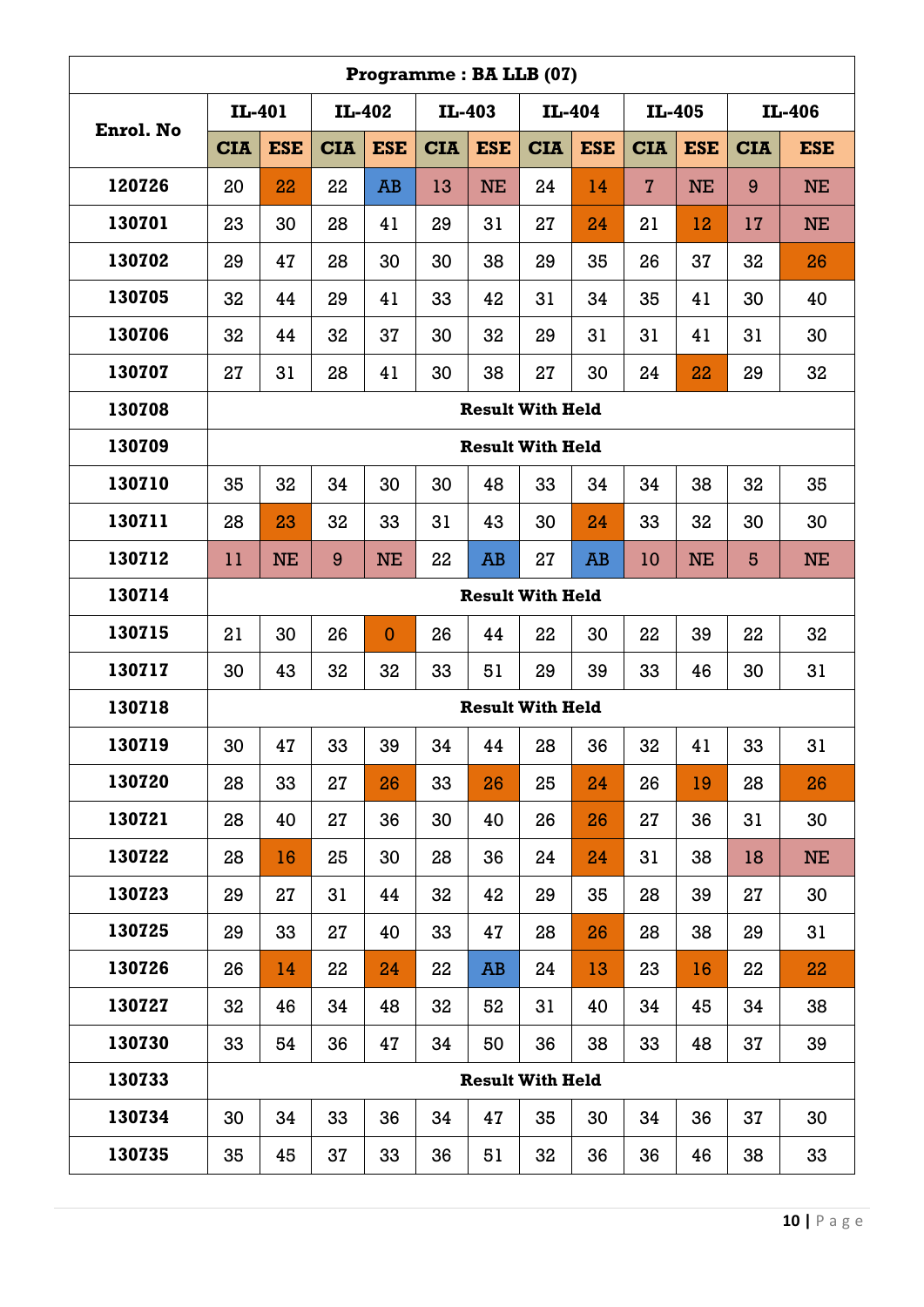| 130738 | 26      | 33       | 26       | 39      | 29             | 49        | 26                      | 34       | 28       | 43        | 28       | 31      |
|--------|---------|----------|----------|---------|----------------|-----------|-------------------------|----------|----------|-----------|----------|---------|
| 130739 | 28      | 30       | 33       | 52      | 34             | 41        | 35                      | 30       | 31       | 42        | 36       | 35      |
| 130740 | 36      | 56       | 37       | 49      | 37             | 46        | 34                      | 46       | 37       | 48        | 37       | 44      |
| 130741 | 29      | 20       | 30       | 31      | 29             | 34        | 30                      | 26       | 28       | 24        | 25       | 26      |
| 130743 | 26      | 32       | 28       | 30      | 25             | 35        | 26                      | 22       | 22       | 33        | 21       | 31      |
| 130744 | 27      | 37       | 31       | 31      | 29             | 44        | 32                      | 30       | 29       | 38        | 27       | 31      |
| 130745 | 29      | 34       | 33       | 30      | 33             | 37        | 33                      | 31       | 31       | 35        | 33       | 31      |
| 130746 | 35      | 50       | 36       | 50      | 37             | 47        | 35                      | 40       | 34       | 48        | 39       | 41      |
| 130747 |         |          |          |         |                |           | <b>Result With Held</b> |          |          |           |          |         |
| 130749 | 26      | 36       | 27       | 33      | 28             | 41        | 24                      | 31       | 27       | 39        | 26       | 31      |
| 130750 | 23      | 24       | 27       | 33      | 27             | <b>NE</b> | 26                      | 26       | 16       | <b>NE</b> | 28       | 22      |
| 130751 | 30      | 40       | 32       | 33      | 34             | 37        | 31                      | 30       | 34       | 46        | 32       | 36      |
| 130752 | 27      | 32       | 27       | 38      | 26             | 34        | 25                      | 26       | 24       | 23        | 29       | 30      |
| 130754 |         |          |          |         |                |           | <b>Result With Held</b> |          |          |           |          |         |
|        |         |          |          |         | <b>BACKLOG</b> |           |                         |          |          |           |          |         |
| 110739 | $\star$ | $^\star$ | $\star$  | $\star$ | $\star$        | $\star$   | $\star$                 | $^\star$ | 28       | 30        | $^\star$ | $\star$ |
| 110741 | $\star$ | $^\star$ | $^\star$ | $\star$ | $^\star$       | $^\star$  | $^\star$                | $^\star$ | $^\star$ | $\star$   | 26       | AB      |
| 120708 |         |          |          |         |                |           | <b>Result With Held</b> |          |          |           |          |         |
| 120709 | $\star$ | $\star$  | $^\star$ | $\star$ | $^\star$       | $\star$   | $\star$                 | $\star$  | $\star$  | $^\star$  | 20       | 34      |
| 120731 |         |          |          |         |                |           | <b>Result With Held</b> |          |          |           |          |         |
| 120741 |         |          |          |         |                |           | <b>Result With Held</b> |          |          |           |          |         |
| 120745 | $\star$ | $^\star$ | $\star$  | $\star$ | $\star$        | $\star$   | $\star$                 | $\ast$   | $\star$  | $\star$   | 26       | AB      |
| 120751 |         |          |          |         |                |           | <b>Result With Held</b> |          |          |           |          |         |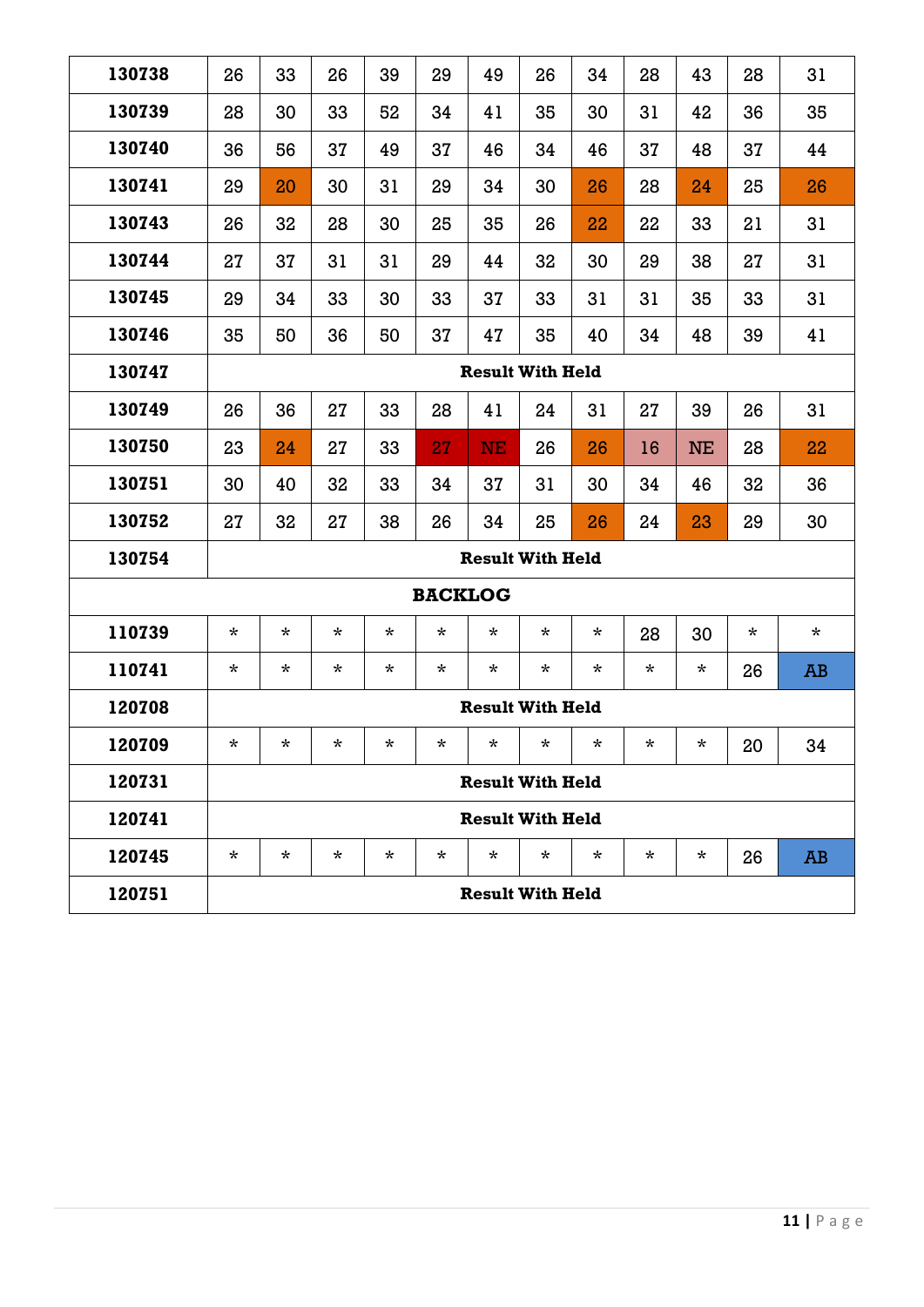|           |                 |                | Programme: M.A. Urdu (08) |                 |                         |            |            |                 |            |                 |
|-----------|-----------------|----------------|---------------------------|-----------------|-------------------------|------------|------------|-----------------|------------|-----------------|
|           | <b>MUR-C401</b> |                |                           | <b>MUR-C402</b> | <b>MUR-C403</b>         |            |            | <b>MUR-C404</b> |            | <b>MUR-E402</b> |
| Enrol. No | <b>CIA</b>      | <b>ESE</b>     | <b>CIA</b>                | <b>ESE</b>      | <b>CIA</b>              | <b>ESE</b> | <b>CIA</b> | <b>ESE</b>      | <b>CIA</b> | <b>ESE</b>      |
| 130801    | 33              | 46             | 33                        | 48              | 35                      | 46         | 34         | 43              | 34         | 46              |
| 130802    | 30              | 45             | 29                        | 42              | 33                      | 44         | 31         | 43              | 32         | 47              |
| 130803    | 34              | 51<br>30<br>30 |                           | 48              | 32                      | 45         | 30         | 47              | 34         | 49              |
| 130804    | 24<br>36        |                | 30                        | 46              | 34                      | 44         | 31         | 30              | 33         | 45              |
| 130805    |                 |                | 29                        | 47              | 28                      | 44         | 28         | 47              | 29         | 44              |
| 130806    | 29              | 32             | 30                        | 46              | 30                      | 44         | 31         | 36              | 35         | 44              |
| 130807    | 36              | 45             | 34                        | 49              | 36                      | 49         | 34         | 45              | 32         | 45              |
| 130808    | 30              | 43             | 30                        | 47              | 33                      | 41         | 32         | 48              | 35         | 46              |
| 130809    | 34              | 36             | 32                        | 48              | 36                      | 46         | 31         | 37              | 32         | 46              |
| 130810    | 33              | 44             | 33                        | 46              | 35                      | 42         | 33         | 37              | 35         | 42              |
| 130811    | 35              | 40             | 33                        | 49              | 36                      | 44         | 34         | 42              | 35         | 47              |
| 130812    |                 |                |                           |                 | <b>Result With Held</b> |            |            |                 |            |                 |
| 130813    | 31              | 43             | 32                        | 48              | 33                      | 49         | 33         | 43              | 34         | 42              |
| 130814    |                 |                |                           |                 | <b>Result With Held</b> |            |            |                 |            |                 |

r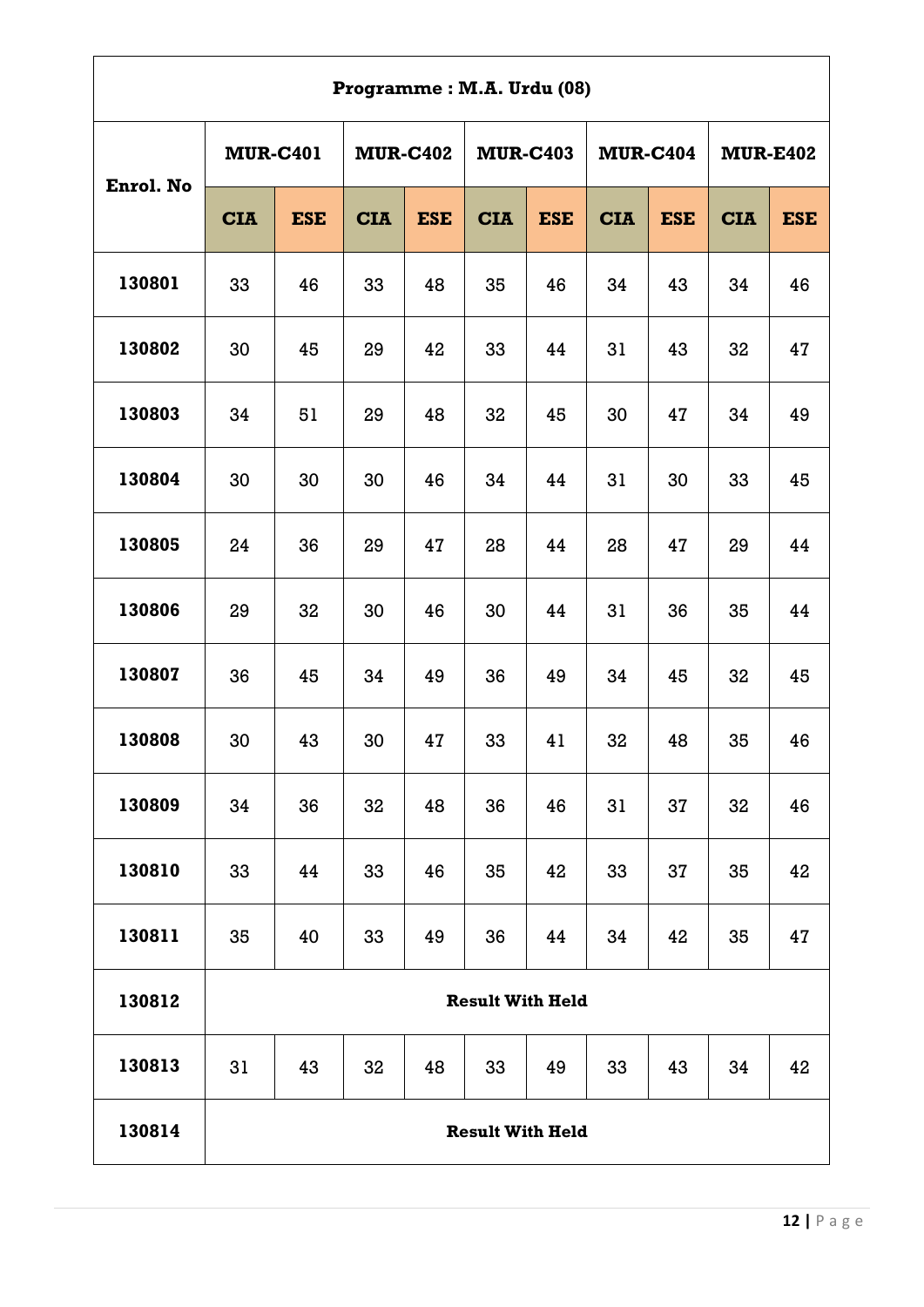| 130815 | 34                      | 40 | 33 | 45 | 35 | 46 | 34 | 42 | 34 | 46 |  |  |
|--------|-------------------------|----|----|----|----|----|----|----|----|----|--|--|
| 130816 | 26                      | 43 | 29 | 45 | 29 | 45 | 31 | 44 | 33 | 45 |  |  |
| 130817 | 32                      | 46 | 30 | 48 | 34 | 44 | 33 | 50 | 32 | 47 |  |  |
| 130818 | 32                      | 41 | 32 | 46 | 37 | 46 | 34 | 39 | 36 | 47 |  |  |
| 130819 | 31                      | 47 | 30 | 52 | 31 | 44 | 33 | 47 | 34 | 45 |  |  |
| 130820 | <b>Result With Held</b> |    |    |    |    |    |    |    |    |    |  |  |
| 130821 | 27                      | 43 | 29 | 43 | 33 | 45 | 29 | 43 | 30 | 46 |  |  |
| 130822 | 33                      | 46 | 30 | 49 | 32 | 50 | 32 | 39 | 33 | 44 |  |  |
| 130823 | 31                      | 42 | 32 | 48 | 36 | 42 | 35 | 43 | 36 | 47 |  |  |
| 130824 | 27                      | 32 | 30 | 48 | 30 | 45 | 30 | 38 | 36 | 43 |  |  |
| 130825 | 30                      | 36 | 30 | 51 | 33 | 43 | 32 | 36 | 32 | 45 |  |  |
| 130826 | 30                      | 36 | 31 | 49 | 32 | 42 | 29 | 42 | 32 | 47 |  |  |
| 130827 | 31                      | 38 | 33 | 38 | 36 | 47 | 31 | 41 | 36 | 49 |  |  |
| 130828 | 28                      | 46 | 32 | 48 | 33 | 47 | 32 | 43 | 34 | 49 |  |  |
| 130829 | 34                      | 48 | 33 | 52 | 37 | 43 | 34 | 37 | 35 | 44 |  |  |
| 130830 | 31                      | 45 | 33 | 48 | 34 | 48 | 34 | 41 | 35 | 46 |  |  |
| 130831 | 30                      | 40 | 29 | 46 | 36 | 41 | 32 | 41 | 37 | 44 |  |  |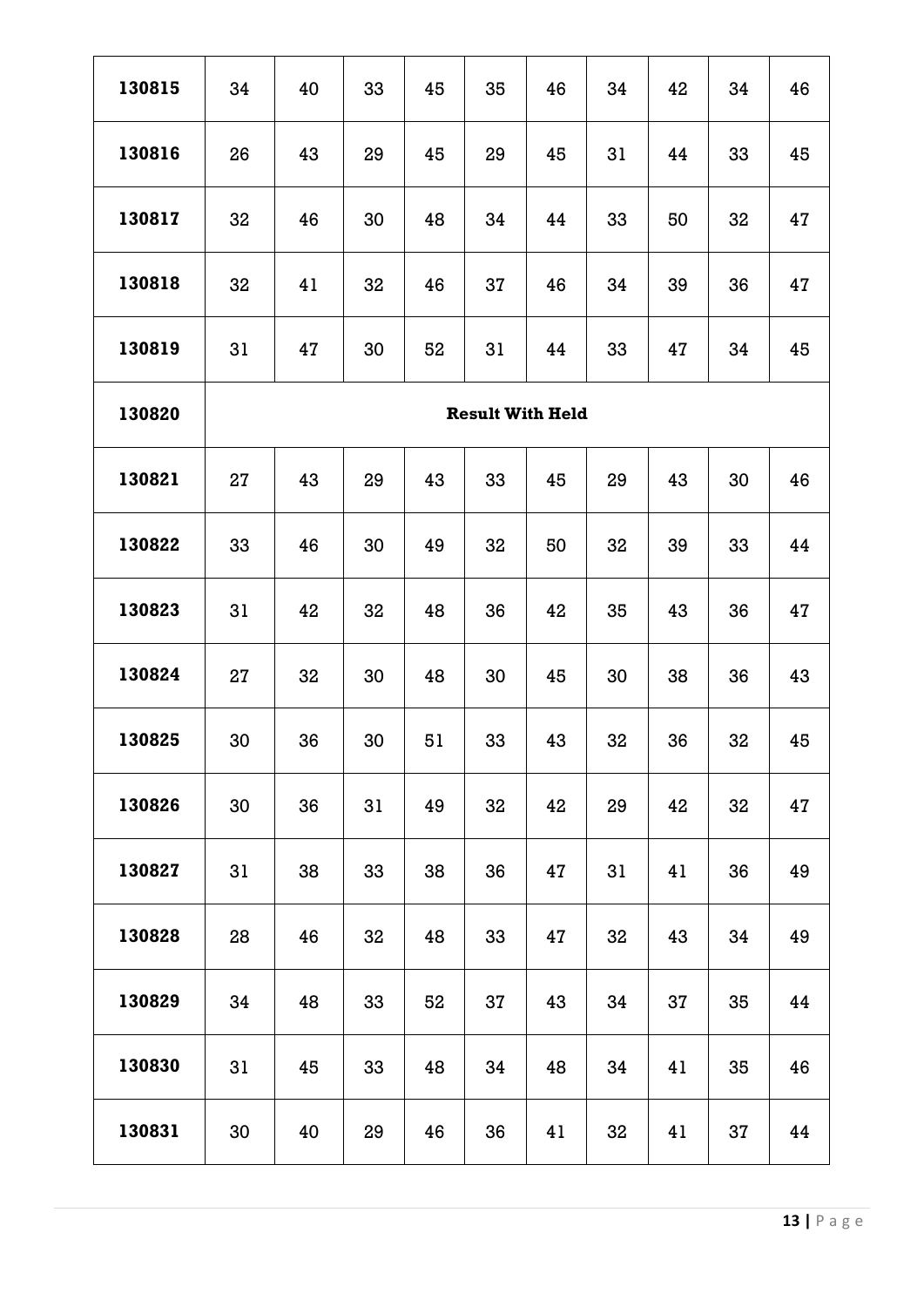|           | Programme: M.A. Education (09) |            |              |            |              |            |                         |            |              |            |              |            |  |  |
|-----------|--------------------------------|------------|--------------|------------|--------------|------------|-------------------------|------------|--------------|------------|--------------|------------|--|--|
| Enrol. No | EDU-<br>C401                   |            | EDU-<br>C402 |            | EDU-<br>C403 |            | EDU-<br>E406            |            | EDU-<br>E407 |            | EDU-<br>E408 |            |  |  |
|           | <b>CIA</b>                     | <b>ESE</b> | <b>CIA</b>   | <b>ESE</b> | <b>CIA</b>   | <b>ESE</b> | <b>CIA</b>              | <b>ESE</b> | <b>CIA</b>   | <b>ESE</b> | <b>CIA</b>   | <b>ESE</b> |  |  |
| 120915    | 29                             | 44         | 30           | 47         | 30           | 46         | <b>NO</b>               | <b>NO</b>  | <b>NO</b>    | <b>NO</b>  | <b>RA</b>    | <b>RA</b>  |  |  |
| 130901    | 27                             | 44         | 28           | 45         | 29           | 45         | 34                      | 48         | <b>NO</b>    | <b>NO</b>  | <b>NO</b>    | <b>NO</b>  |  |  |
| 130902    | 30                             | 43         | 32           | 45         | 29           | 40         | <b>NO</b>               | <b>NO</b>  | 33           | 45         | <b>NO</b>    | <b>NO</b>  |  |  |
| 130903    | 28                             | 42         | 28           | 47         | 27           | 41         | <b>NO</b>               | <b>NO</b>  | 31           | 48         | <b>NO</b>    | <b>NO</b>  |  |  |
| 130904    | 31                             | 48         | 30           | 46         | 29           | 44         | <b>NO</b>               | <b>NO</b>  | <b>NO</b>    | <b>NO</b>  | <b>RA</b>    | <b>RA</b>  |  |  |
| 130905    | 28                             | 45         | 30           | 49         | 29           | 44         | <b>NO</b>               | <b>NO</b>  | <b>NO</b>    | <b>NO</b>  | <b>RA</b>    | <b>RA</b>  |  |  |
| 130906    |                                |            |              |            |              |            | <b>Result With Held</b> |            |              |            |              |            |  |  |
| 130907    | 28                             | 43         | 28           | 46         | 28           | 42         | <b>NO</b>               | <b>NO</b>  | 31           | 46         | <b>NO</b>    | <b>NO</b>  |  |  |
| 130908    | 28                             | 44         | 31           | 45         | 28           | 43         | 33                      | 40         | <b>NO</b>    | <b>NO</b>  | <b>NO</b>    | <b>NO</b>  |  |  |
| 130909    |                                |            |              |            |              |            | <b>Result With Held</b> |            |              |            |              |            |  |  |
| 130910    | 27                             | 43         | 25           | 34         | 28           | 40         | 31                      | 20         | <b>NO</b>    | <b>NO</b>  | <b>NO</b>    | <b>NO</b>  |  |  |
| 130911    |                                |            |              |            |              |            | <b>Result With Held</b> |            |              |            |              |            |  |  |
| 130912    | 29                             | 45         | 30           | 49         | 28           | 42         | <b>NO</b>               | <b>NO</b>  | 32           | 43         | <b>NO</b>    | <b>NO</b>  |  |  |
| 130913    | 26                             | 46         | 33           | 48         | 32           | 41         | 36                      | 44         | <b>NO</b>    | <b>NO</b>  | <b>NO</b>    | <b>NO</b>  |  |  |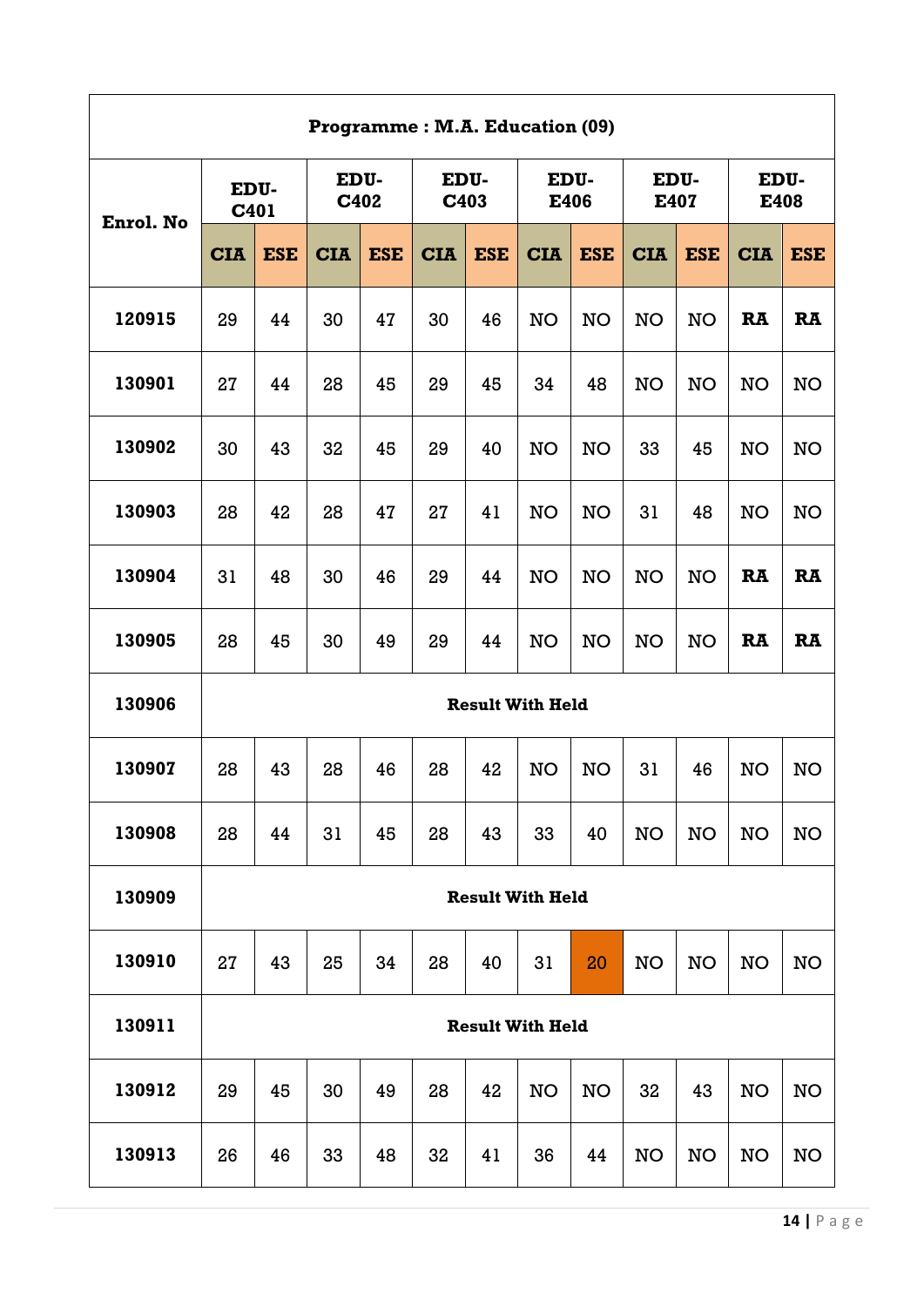| 130914 | 28                      | 46 | 29 | 45 | 27 | 44 | <b>NO</b>               | <b>NO</b> | <b>NO</b> | NO        | <b>RA</b> | <b>RA</b> |
|--------|-------------------------|----|----|----|----|----|-------------------------|-----------|-----------|-----------|-----------|-----------|
| 130915 | 32                      | 45 | 30 | 38 | 28 | 42 | 32                      | 38        | <b>NO</b> | NO        | <b>NO</b> | <b>NO</b> |
| 130916 | 28                      | 40 | 31 | 49 | 31 | 41 | <b>NO</b>               | <b>NO</b> | 32        | 41        | <b>NO</b> | <b>NO</b> |
| 130917 | 29                      | 48 | 28 | 46 | 28 | 42 | 34                      | 44        | <b>NO</b> | <b>NO</b> | <b>NO</b> | <b>NO</b> |
| 130918 | 30                      | 44 | 30 | 53 | 30 | 44 | 35                      | 47        | <b>NO</b> | <b>NO</b> | <b>NO</b> | <b>NO</b> |
| 130919 | 34                      | 47 | 30 | 50 | 30 | 48 | <b>NO</b>               | <b>NO</b> | <b>NO</b> | <b>NO</b> | <b>RA</b> | <b>RA</b> |
| 130920 | 32                      | 46 | 29 | 45 | 27 | 47 | <b>NO</b>               | <b>NO</b> | <b>NO</b> | <b>NO</b> | <b>RA</b> | <b>RA</b> |
| 130921 | 27                      | 45 | 29 | 48 | 30 | 44 | 35                      | 43        | <b>NO</b> | <b>NO</b> | <b>NO</b> | <b>NO</b> |
|        | <b>Result With Held</b> |    |    |    |    |    |                         |           |           |           |           |           |
| 130922 |                         |    |    |    |    |    |                         |           |           |           |           |           |
| 130923 |                         |    |    |    |    |    | <b>Result With Held</b> |           |           |           |           |           |
| 130924 | 26                      | 41 | 29 | 39 | 27 | 39 | <b>NO</b>               | <b>NO</b> | 32        | 41        | <b>NO</b> | <b>NO</b> |
| 130925 | 31                      | 45 | 31 | 49 | 30 | 45 | <b>NO</b>               | <b>NO</b> | <b>NO</b> | <b>NO</b> | <b>RA</b> | <b>RA</b> |
| 130927 | 30                      | 44 | 30 | 43 | 28 | 42 | 34                      | 40        | <b>NO</b> | <b>NO</b> | <b>NO</b> | <b>NO</b> |
| 130928 | 28                      | 46 | 32 | 47 | 30 | 45 | <b>NO</b>               | <b>NO</b> | <b>NO</b> | <b>NO</b> | RA        | <b>RA</b> |
| 130929 |                         |    |    |    |    |    | <b>Result With Held</b> |           |           |           |           |           |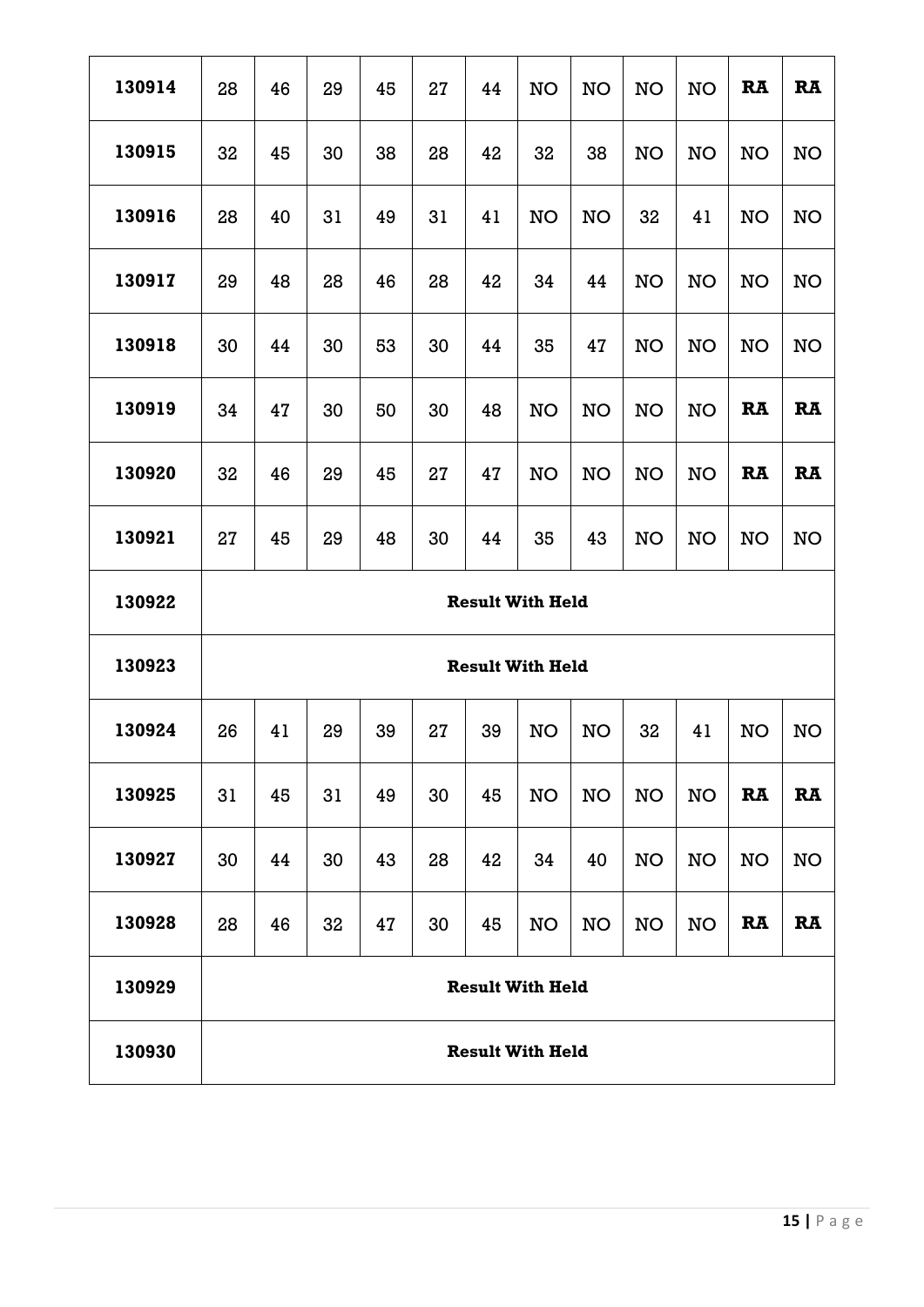|           | Programme: MTM (10) |                              |            |            |              |            |              |            |              |            |            |            |            |                     |  |
|-----------|---------------------|------------------------------|------------|------------|--------------|------------|--------------|------------|--------------|------------|------------|------------|------------|---------------------|--|
| Enrol.    |                     | MTM-<br>MTM-<br>C401<br>C402 |            |            | MTM-<br>C403 |            | MTM-<br>C404 |            | MTM-<br>C405 |            | C406       | MTM-       |            | <b>MTM-</b><br>C407 |  |
| <b>No</b> | <b>CIA</b>          | <b>ESE</b>                   | <b>CIA</b> | <b>ESE</b> | <b>CIA</b>   | <b>ESE</b> | <b>CIA</b>   | <b>ESE</b> | <b>CIA</b>   | <b>ESE</b> | <b>CIA</b> | <b>ESE</b> | <b>CIA</b> | <b>ESE</b>          |  |
| 121010    | 27                  | 30                           | 23         | 32         | 25           | 39         | 25           | 24         | 27           | 21         | 27         | 36         | 27         | 39                  |  |
| 131002    | 33                  | 34                           | 36         | 40         | 36           | 50         | 33           | 37         | 31           | 40         | 33         | 34         | 29         | 49                  |  |
| 131004    | 28                  | 33                           | 30         | 35         | 29           | 47         | 24           | 40         | 27           | 33         | 27         | 41         | 26         | 44                  |  |
| 131005    | 28                  | 32                           | 30         | 37         | 30           | 45         | 26           | 40         | 28           | 30         | 28         | 35         | 24         | 43                  |  |
| 131006    | 32                  | 31                           | 36         | 33         | 31           | 49         | 32           | 33         | 31           | 38         | 32         | 36         | 29         | 51                  |  |
| 131007    | 29                  | 31                           | 35         | 33         | 32           | 50         | 31           | 38         | 29           | 43         | 29         | 40         | 30         | 43                  |  |
| 131008    | 31                  | 32                           | 29         | 33         | 31           | 44         | 27           | 28         | 31           | 37         | 31         | 34         | 24         | 41                  |  |
| 131009    | 30                  | 30                           | 29         | 25         | 28           | 36         | 29           | 25         | 30           | 30         | 30         | 40         | 30         | 44                  |  |
| 131010    | 30                  | 32                           | 32         | 36         | 33           | 45         | 25           | 32         | 29           | 33         | 29         | 40         | 30         | 43                  |  |
| 131011    | 32                  | 33                           | 35         | 37         | 34           | 46         | 30           | 39         | 32           | 40         | 32         | 45         | 30         | 47                  |  |
| 131012    | 32                  | 32                           | 30         | 32         | 27           | 47         | 29           | 37         | 32           | 31         | 32         | 40         | 27         | 44                  |  |
| 131013    | 30                  | 31                           | 27         | 36         | 26           | 47         | 27           | 34         | 30           | 40         | 30         | 32         | 25         | 42                  |  |
| 131014    | 25                  | 32                           | 20         | 34         | 28           | 50         | 26           | 38         | 26           | 41         | 24         | 37         | 26         | 41                  |  |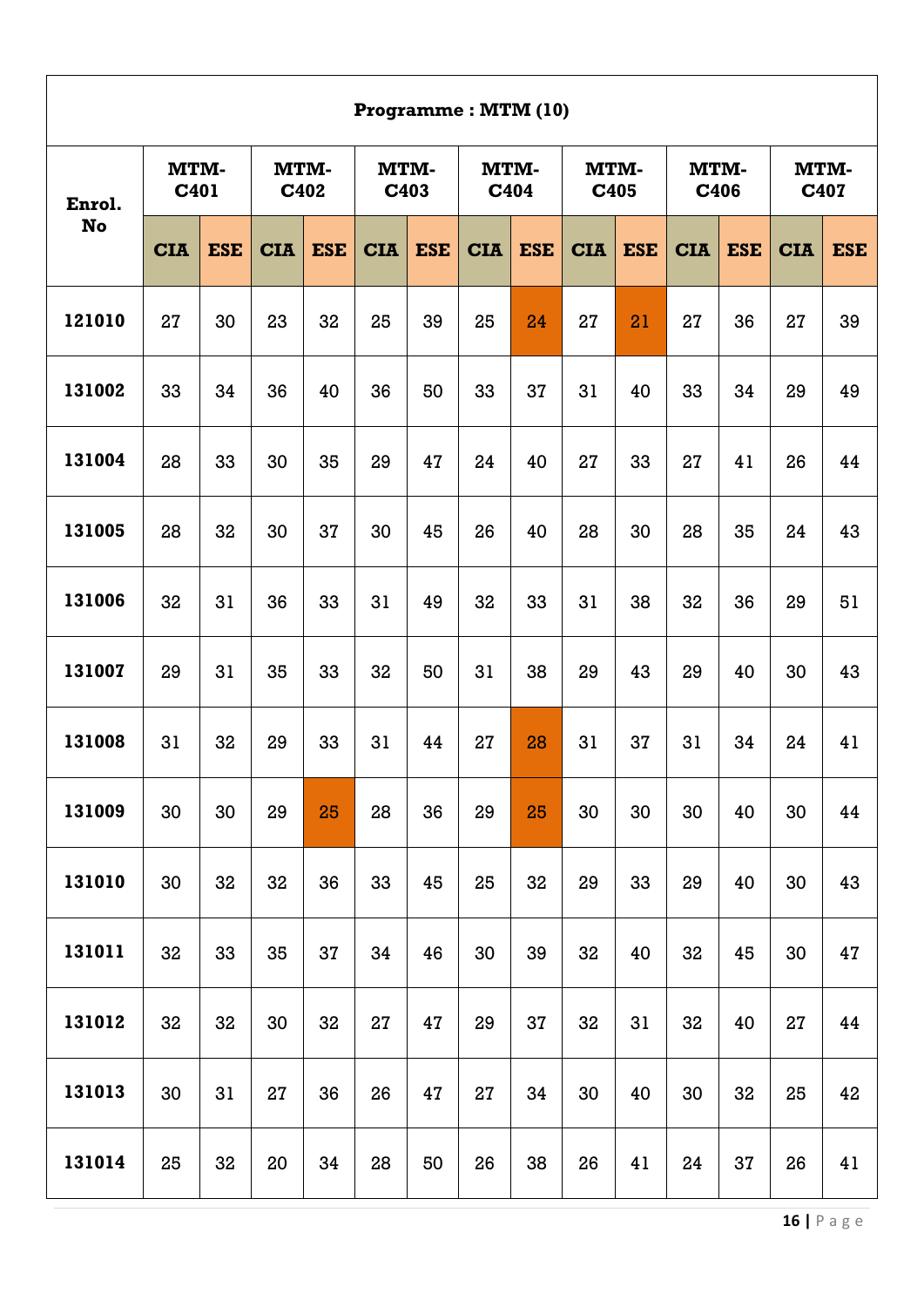| 131015 | 34                      | 34 | 35 | 37 | 30 | 44 | 29 | 38 | 33 | 35 | 33 | 37 | 29 | 43 |
|--------|-------------------------|----|----|----|----|----|----|----|----|----|----|----|----|----|
| 131016 | 32                      | 31 | 33 | 36 | 31 | 48 | 27 | 39 | 32 | 39 | 32 | 37 | 28 | 47 |
| 131017 | 29                      | 31 | 22 | 23 | 30 | 32 | 25 | 29 | 29 | 35 | 29 | 32 | 21 | 36 |
| 131018 | 31                      | 31 | 35 | 37 | 32 | 40 | 27 | 32 | 31 | 30 | 31 | 39 | 28 | 42 |
| 131019 | 29                      | 31 | 25 | 35 | 28 | 48 | 24 | 27 | 27 | 35 | 29 | 42 | 26 | 41 |
| 131020 | 33                      | 34 | 36 | 37 | 35 | 46 | 33 | 34 | 33 | 38 | 34 | 43 | 27 | 49 |
| 131021 | 29                      | 32 | 29 | 40 | 29 | 47 | 26 | 39 | 26 | 38 | 28 | 40 | 26 | 43 |
| 131022 | 28                      | 32 | 24 | 27 | 24 | 39 | 25 | 37 | 26 | 30 | 28 | 18 | 23 | 40 |
|        | <b>Result With Held</b> |    |    |    |    |    |    |    |    |    |    |    |    |    |
| 131023 |                         |    |    |    |    |    |    |    |    |    |    |    |    |    |
| 131024 | 33                      | 31 | 35 | 33 | 33 | 50 | 29 | 37 | 33 | 41 | 33 | 36 | 30 | 46 |
| 131025 | 35                      | 31 | 33 | 35 | 32 | 47 | 27 | 37 | 34 | 42 | 36 | 34 | 27 | 42 |
| 131026 | 32                      | 33 | 30 | 41 | 33 | 51 | 30 | 38 | 32 | 34 | 32 | 43 | 27 | 48 |
| 131027 | 32                      | 30 | 30 | 30 | 29 | 37 | 26 | 33 | 32 | 32 | 32 | 31 | 26 | 44 |
| 131028 | 31                      | 34 | 36 | 40 | 33 | 49 | 32 | 37 | 31 | 35 | 32 | 33 | 28 | 43 |
| 131030 | 30                      | 41 | 23 | 23 | 25 | 44 | 21 | 22 | 30 | 30 | 30 | 30 | 25 | 39 |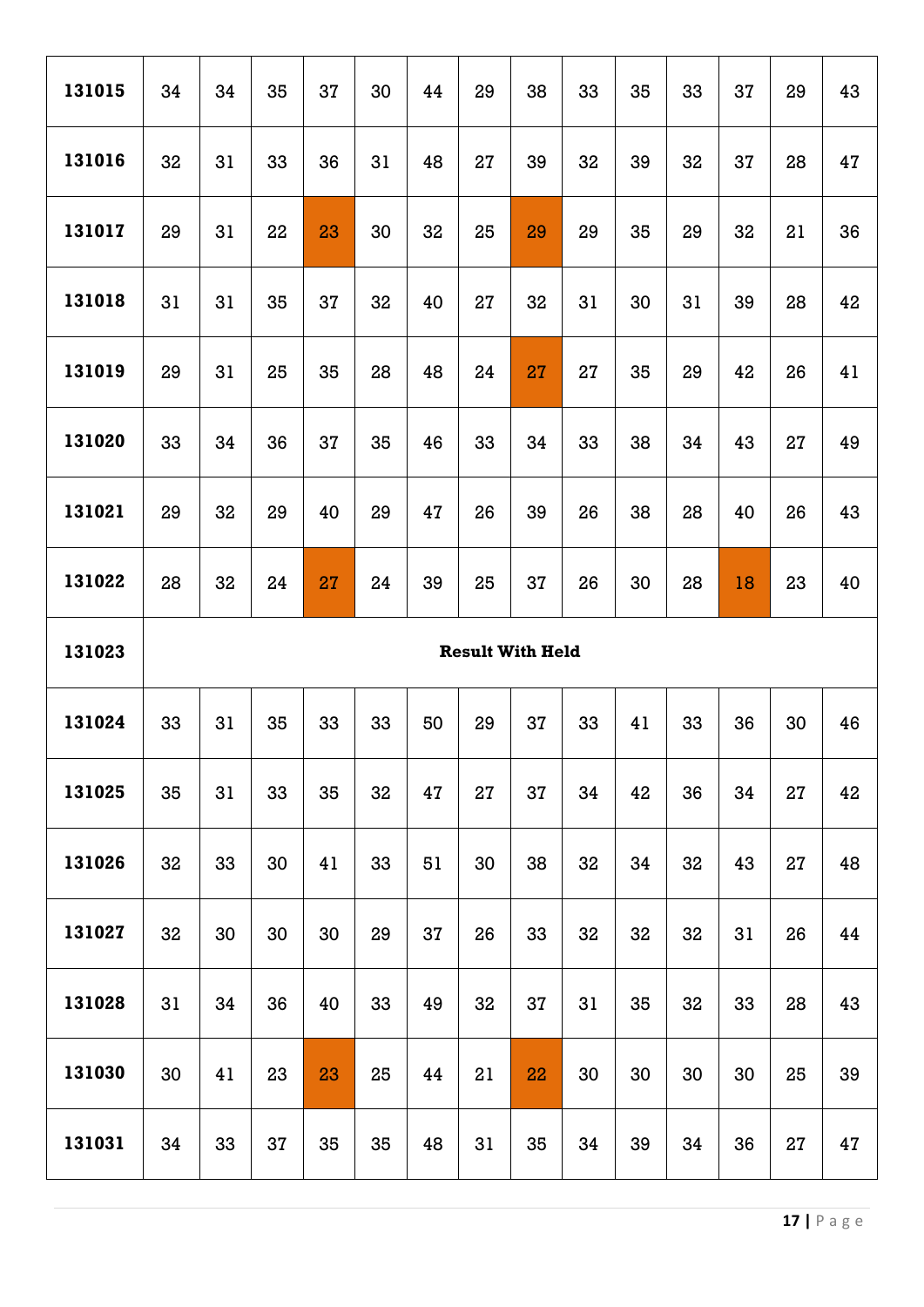|           | Programme: M.A. Political Science (12) |            |            |              |                         |              |            |            |              |            |  |  |  |  |
|-----------|----------------------------------------|------------|------------|--------------|-------------------------|--------------|------------|------------|--------------|------------|--|--|--|--|
|           | MAP-<br>C401                           |            |            | MAP-<br>C402 |                         | MAP-<br>C403 | E401       | MAP-       | MAP-<br>E403 |            |  |  |  |  |
| Enrol. No | <b>CIA</b>                             | <b>ESE</b> | <b>CIA</b> | <b>ESE</b>   | <b>CIA</b>              | <b>ESE</b>   | <b>CIA</b> | <b>ESE</b> | <b>CIA</b>   | <b>ESE</b> |  |  |  |  |
| 131201    | 27                                     | 43         | 29         | 43           | 24                      | 35           | 25         | 39         | 30           | 47         |  |  |  |  |
| 131202    | 33                                     | 48         | 32         | 50           | 34                      | 51           | 31         | 48         | 32           | 50         |  |  |  |  |
| 131203    | 29                                     | 43         | 29         | 45           | 31                      | 45           | 29         | 42         | 31           | 45         |  |  |  |  |
| 131204    | 30                                     | 48         | 31         | 44           | 28                      | 47           | 28         | 33         | 31           | 47         |  |  |  |  |
| 131206    | 28                                     | 32         | 31         | 37           | 28                      | 37           | 23         | 34         | 28           | 41         |  |  |  |  |
| 131207    | 31                                     | 45         | 31         | 43           | 28                      | 45           | 27         | 42         | 31           | 48         |  |  |  |  |
| 131208    | 31                                     | 45         | 29         | 40           | 27                      | 41           | 25         | 40         | 30           | 46         |  |  |  |  |
| 131210    | 26                                     | 35         | 28         | 42           | 22                      | 41           | 24         | 40         | 28           | 44         |  |  |  |  |
| 131211    | 29                                     | 48         | 29         | 47           | 33                      | 48           | 28         | 46         | 33           | 50         |  |  |  |  |
| 131212    | 23                                     | 40         | 28         | 45           | 20                      | 40           | 25         | 38         | 27           | 45         |  |  |  |  |
| 131213    | 30                                     | 47         | 32         | 48           | 32                      | 43           | 26         | 43         | 31           | 48         |  |  |  |  |
| 131214    | 26                                     | 41         | 28         | 44           | 23                      | 37           | 26         | 37         | 27           | 38         |  |  |  |  |
| 131215    |                                        |            |            |              | <b>Result With Held</b> |              |            |            |              |            |  |  |  |  |
| 131216    | 27                                     | 45         | 28         | 43           | 20                      | 39           | 22         | 36         | 28           | 43         |  |  |  |  |
| 131217    | 28                                     | 39         | 30         | 38           | 31                      | 41           | 23         | 31         | 30           | 40         |  |  |  |  |
| 131218    | 28                                     | 41         | 30         | 41           | 23                      | 31           | 24         | 30         | 28           | 41         |  |  |  |  |
| 131219    |                                        |            |            |              | <b>Result With Held</b> |              |            |            |              |            |  |  |  |  |
| 131221    | 26                                     | 38         | 28         | 36           | 21                      | 36           | 22         | 34         | 27           | 41         |  |  |  |  |
| 131222    | 31                                     | 47         | 29         | 42           | 28                      | 45           | 26         | 40         | 31           | 48         |  |  |  |  |
| 131223    | 34                                     | 47         | 34         | 43           | 34                      | 43           | 32         | 41         | 34           | 46         |  |  |  |  |